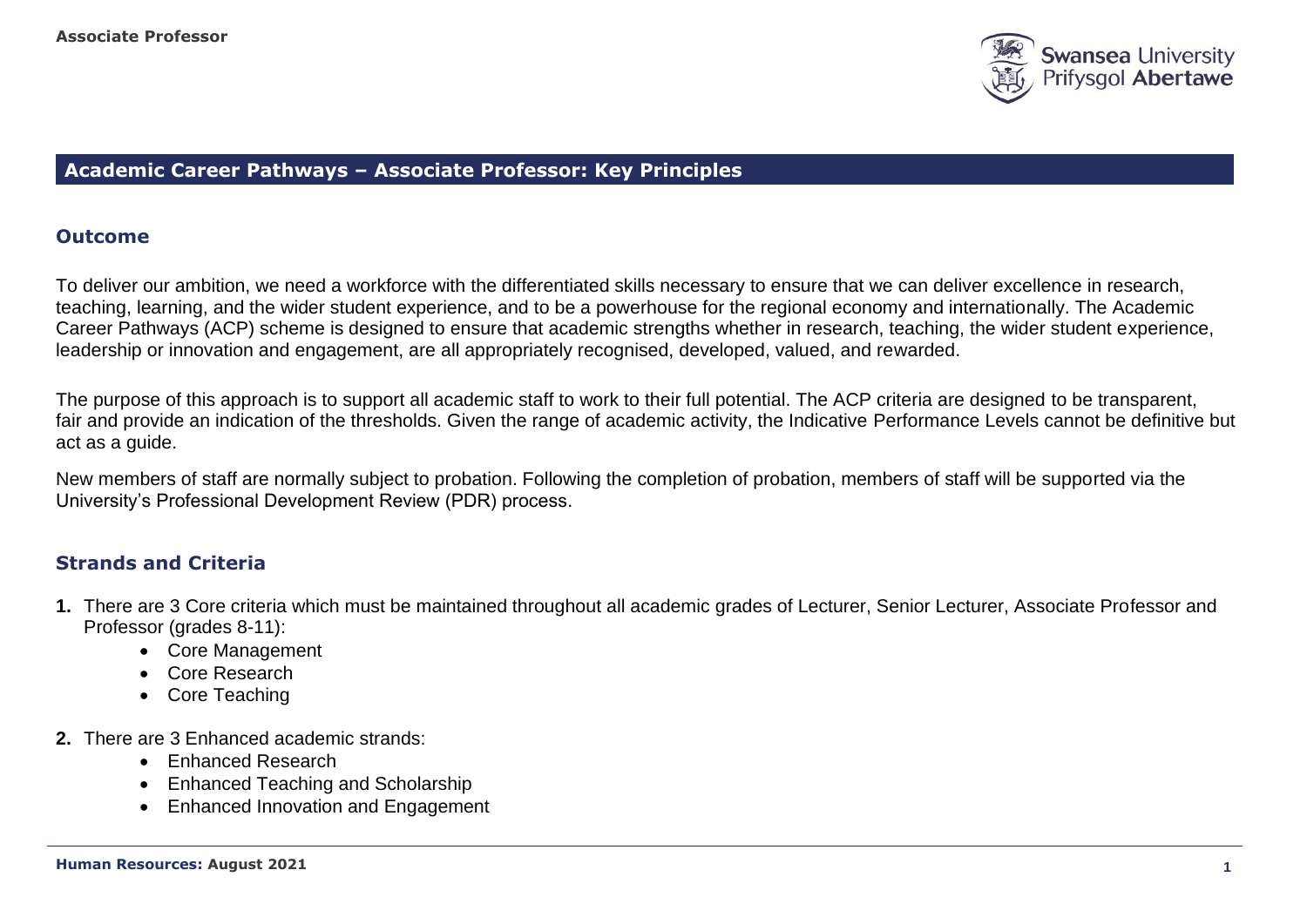

The three career pathways, based on excellence in research (R), teaching and scholarship (T) or innovation and engagement (IE) are shown diagrammatically below. As part of the career pathways, core criteria, must be maintained at all levels, for example Management, which is common for all strands. Each career pathway is shown below.



- **3.** The same 4 Enhanced criteria apply at each grade level but are increasingly challenging at each successive level
- **4.** The criteria specified at lower grades are assumed at the higher grades in each strand (e.g. the criteria in grade 8 are assumed in grade 9).
- **5.** The ACP are designed to be developmental. Members of staff should be supported in their development. Development is taken into account for probationary staff during their probationary period.

## **Criterion**

- **6.** Each criterion at each grade has clearly defined examples, which indicate a selection of additional evidence required.
- **7.** Academic leadership (in the sense that members of staff are leaders in their field) is incorporated into the academic strands.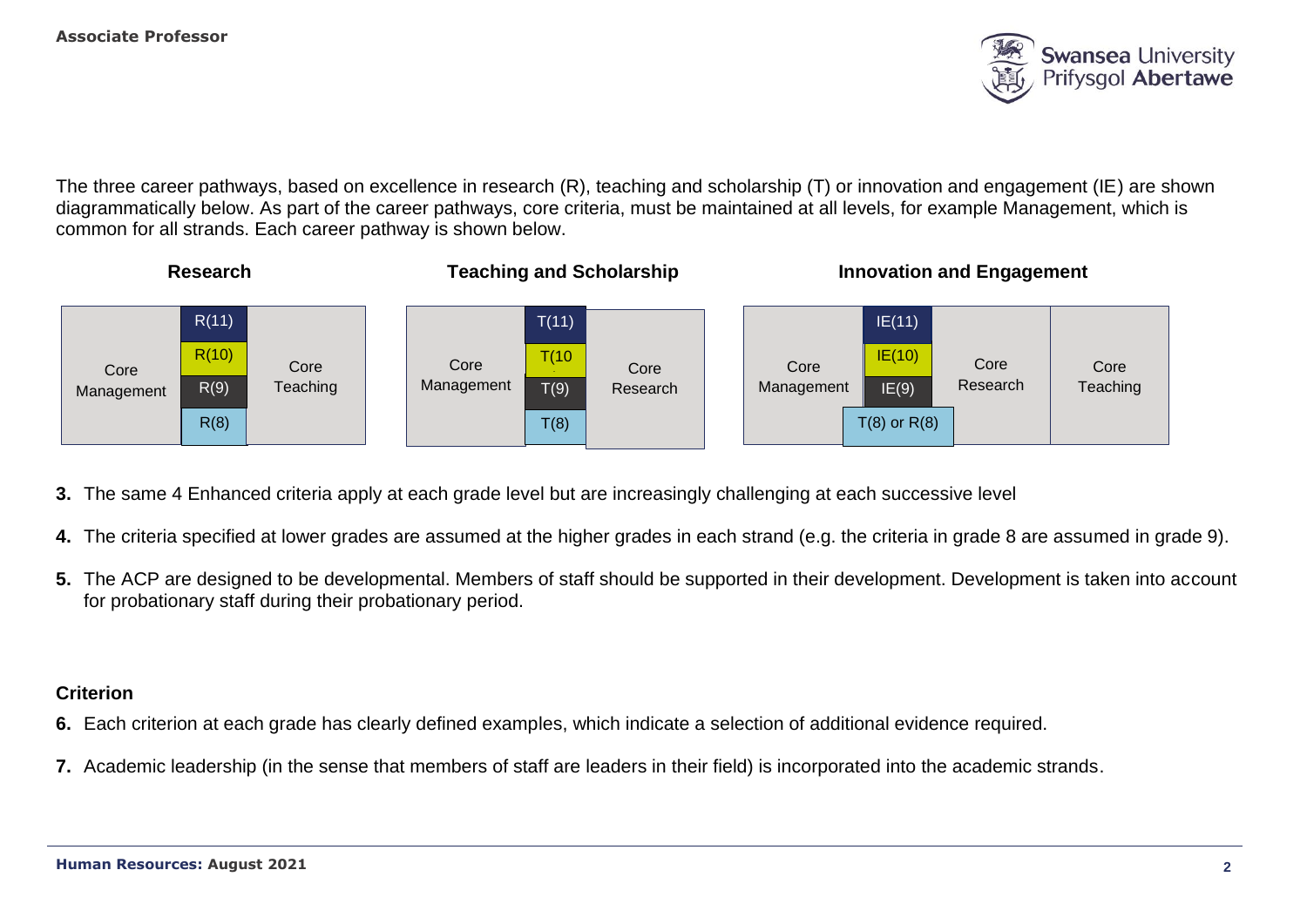

### **Indicative Performance Levels**

- **8.** Each criterion at each grade has clearly defined examples and Indicative Performance Levels. Where there is more than one Indicative Performance Level, the University's strategic priority is indicated in bold.
- **9.** The Indicative Performance Levels apply pro rata for part time staff and are considered as appropriate. Part time staff should demonstrate the same quality as set out in the Indicative Performance Levels but fewer examples may be appropriate for part time staff'.
- **10.**The principles established in REF 2014 with regard to individual staff circumstance are applied to Indicative Performance Levels, for example with regards to maternity leave, career breaks, disability, caring responsibilities etc.

Consideration with regard to research outputs also applies to early career researchers in a similar way as REF 2014. Further details may be found in the [REF Code of Practice.](https://collaborate.swan.ac.uk/staff/projects/ref2015/SitePages/Home.aspx?RootFolder=%2Fstaff%2Fprojects%2Fref2015%2FShared%20Documents%2FInterim%20Code%20of%20Practice&FolderCTID=0x012000139FED14E093C94AB30ACC07EB68EE04&View=%7b72FCCC2E-4AD6-4F87-B278-20942BE53F44%7d)

**11.**Clinical academic staff\* are considered against the Indicative Performance Levels on a pro-rata basis on the basis of the proportion of their contract that is academic, in the same way as part time staff. (\*Does not apply to honorary appointments).

## **Academic Promotion**

- **12.**Each criterion at each grade has a number of 'Indicative Performance Levels' and examples of how the criterion may be met. Indicative Performance Levels are indicative of what is expected from staff applying for promotion.
- **13.**Applicants need to demonstrate:
	- The enhanced criteria in their chosen strand (Research, Teaching & Scholarship or Innovation & Engagement) at the grade to which they are making application; *and*
	- The Core criteria in Management and the Core criteria in either Teaching or Research (i.e. not in the chosen strand)
- **14.**Those applying for promotion must demonstrate how they meet the criteria set out in the relevant role profile. To do this an applicant should carefully explain in their application:
	- How they have achieved the level of competence suggested by the Indicative Performance Levels alongside each criterion.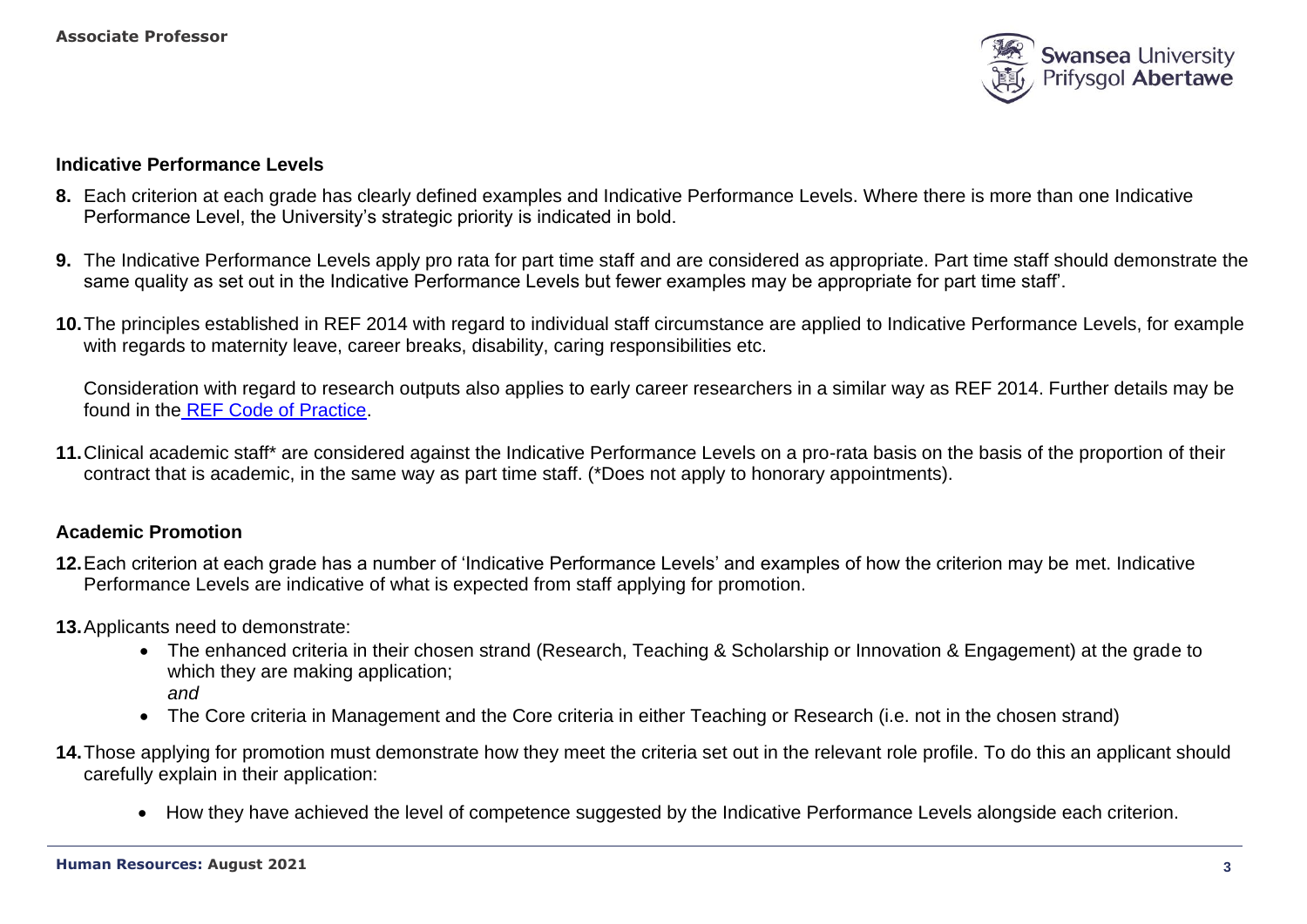

- Demonstrate how they have achieved the appropriate performance level, giving examples from their work, supported by evidence (examples may be similar to the examples set out in the role profile, or may be different examples provided they are of similar quality).
- **15.**Where applicants are not able to demonstrate that they meet a particular criterion in full or in part, but nevertheless consider that they have a case for promotion based on strengths in areas covered by other criteria within the career strand, they should not be discouraged from applying for promotion. In these circumstances applicants should:
	- ensure that strength in other areas is fully explained and evidenced: *and*
	- provide an explanation of why a particular criterion cannot be met, and if appropriate include evidence in support.
- **16.**Where applicants are seeking to establish a criterion, the Indicative Performance Level and the examples included alongside each criterion should be seen as guidance on the performance level to be demonstrated in order to make the case for promotion. Applicants should first consider whether they meet the indicators included alongside each criterion. If these are not met, applicants should consider whether they can provide evidence at a comparable level.

If applicants are unable to demonstrate that they have met a particular Indicative Performance Level, they may be able to demonstrate equivalence and should make it clear where this is the case and explain how equivalence is claimed. The Promotion Committee considers each criterion and the evidence provided but also takes a holistic view of the application as a whole.

Applicants who consider that they meet all the Indicative Performance Levels should not assume that promotion is automatic. Applicants should provide sufficient evidence and examples for the panel to consider the promotion case fully.

**17.**If appointed within the last 5 years and applying for promotion, we would expect evidence since appointment to demonstrate a sustained track record.

In this instance, we would encourage that the following should be clearly included in the narrative section of the application form:

- activity within your last 5 years from the previous appointment
- new activity since being appointed at Swansea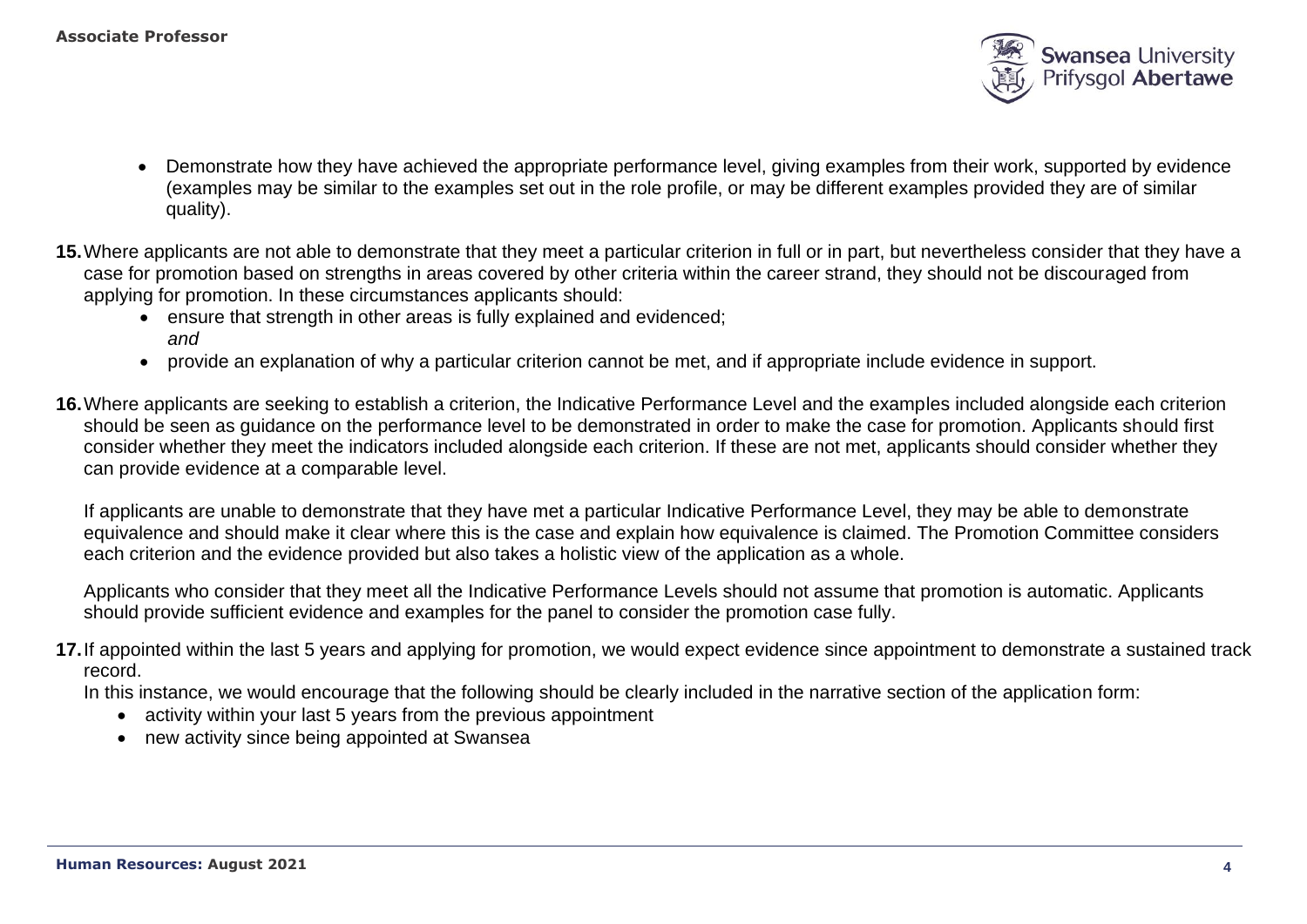

# **Academic Career Pathways Core Criteria – Management**

| <b>Criteria</b>                                                                                                                                                                                                                                                   | <b>Indicative Performance</b><br><b>Level</b>                                                                                                                                                                                                                                                            | <b>Examples</b>                                                                                                                                                                                                                                                                                                                                                                                                                                                                                                                                                                                                                                                                                                                                                                                                                                                                                                                                                                                                                                                                                                                                                                                                                                                                                                                                                                                                                              |
|-------------------------------------------------------------------------------------------------------------------------------------------------------------------------------------------------------------------------------------------------------------------|----------------------------------------------------------------------------------------------------------------------------------------------------------------------------------------------------------------------------------------------------------------------------------------------------------|----------------------------------------------------------------------------------------------------------------------------------------------------------------------------------------------------------------------------------------------------------------------------------------------------------------------------------------------------------------------------------------------------------------------------------------------------------------------------------------------------------------------------------------------------------------------------------------------------------------------------------------------------------------------------------------------------------------------------------------------------------------------------------------------------------------------------------------------------------------------------------------------------------------------------------------------------------------------------------------------------------------------------------------------------------------------------------------------------------------------------------------------------------------------------------------------------------------------------------------------------------------------------------------------------------------------------------------------------------------------------------------------------------------------------------------------|
| Contributing to our<br><b>Activities</b><br>Taking an active part in<br>formulating University,<br>Faculty, School or<br>departmental decisions<br>and contributing to<br>activities beyond the<br>immediate research,<br>teaching or scholarship<br>commitments. | Your 4 most significant<br>contributions over the<br>last 5 years that show<br>your personal<br>contribution and impact.<br>The degree of impact<br>could be on:<br>your students or your<br>team<br>your discipline or<br>$\equiv$<br>department<br>your Faculty/School<br>the University<br>externally | Demonstrate, using a reflective approach, your personal contribution, the scale and<br>impact of what you have done. Some example areas are provided as guidance:<br>as a member of a departmental, School, Faculty or University Committee<br>as an active contributor to initiatives or measures that promote equality<br>$\bullet$<br>as a member of a working group within the School/Department set up to<br>make recommendations to a Faculty/School Committee, e.g.<br>- making recommendations relating to changes to the assessment of a<br>module to the relevant Committee<br>- making decisions on potential teaching directions<br>- making decisions on potential research lines to pursue or on innovative<br>methodology that might be adopted<br>- reviewing and improving internal procedures (e.g. assessment, pastoral<br>arrangements, timetabling)<br>to Student Experience initiatives e.g.<br>- improving the experience of students with regard to pastoral care<br>- improving the experience of international students e.g. facilitating their<br>integration into the wider student community<br>improving the experience of non-traditional students, disabled students,<br>ethnic minority students<br>- improving student placement experiences<br>the Faculty admissions and recruitment process by participating in interviews<br>$\bullet$<br>or giving talks<br>the recruitment of international students |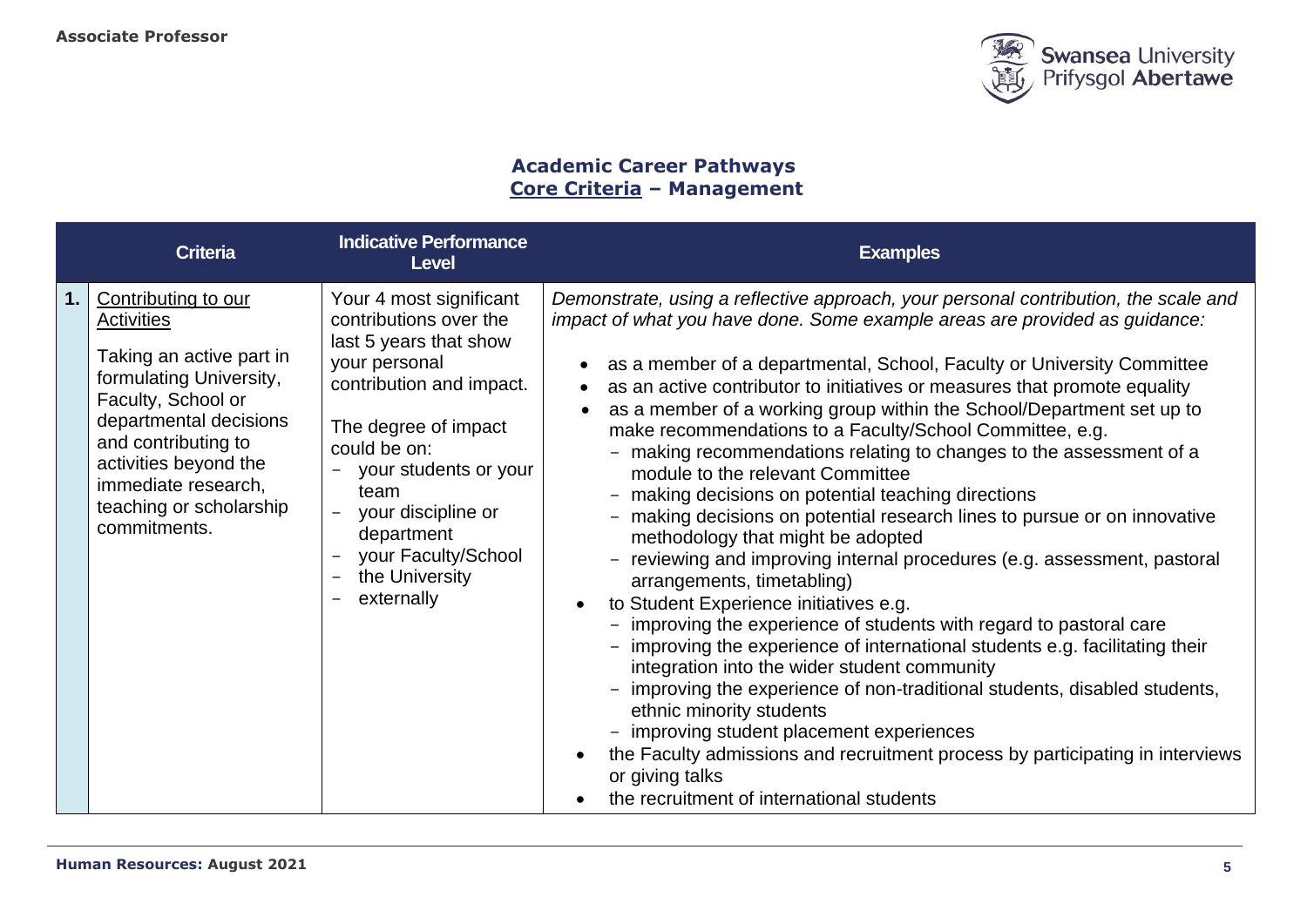

|    |                                                                                                                                                                                                              |                                                                                                                          | the effective delivery of co-ordinating roles, such as, co-ordinating fieldwork<br>$\bullet$<br>or student placements<br>to a conference/workshop, organisation of examinations or an external event<br>$\bullet$<br>to establishing information or communication systems for the Faculty/School<br>$\bullet$<br>or externally<br>working together across the University and beyond<br>$\bullet$<br>contributing to the Faculty or University via roles such as Admissions Tutor,<br>$\bullet$<br><b>Exams Co-ordinator</b><br>as an internal panel/peer assessment member for research grants and/or<br>$\bullet$<br>outputs<br>as a UoA lead for REF<br>$\bullet$<br>as PhD examiner and Chair<br>$\bullet$                                                                                                                                                                                                       |
|----|--------------------------------------------------------------------------------------------------------------------------------------------------------------------------------------------------------------|--------------------------------------------------------------------------------------------------------------------------|---------------------------------------------------------------------------------------------------------------------------------------------------------------------------------------------------------------------------------------------------------------------------------------------------------------------------------------------------------------------------------------------------------------------------------------------------------------------------------------------------------------------------------------------------------------------------------------------------------------------------------------------------------------------------------------------------------------------------------------------------------------------------------------------------------------------------------------------------------------------------------------------------------------------|
| 2. | Participating in<br><b>Professional Activities</b><br>Engaging with<br>professional activities<br>related to the discipline<br>through networking at<br>conferences or<br>involvement in external<br>groups. | Your 2 most significant<br>contributions over the<br>last 5 years that show<br>your personal<br>contribution and impact. | Demonstrate, using a reflective approach, your personal contribution, the scale and<br>impact of what you have done. Some example areas are provided as guidance:<br>as an active member of external networks, e.g. to secure funding or to further<br>understanding<br>through developing contacts outside research or teaching teams in order to<br>$\bullet$<br>build on academic expertise, and to discuss and share information and ideas<br>participating in national subject specialist groups (e.g. for research or<br>scholarship)<br>as a member of and engaging with an external professional body through<br>$\bullet$<br>attendance at events<br>through an external or professional body<br>$\bullet$<br>through professional networks<br>with external stakeholders<br>maintaining professional qualifications/standing<br>networking at conferences that lead to an outcome, e.g. a new partnership |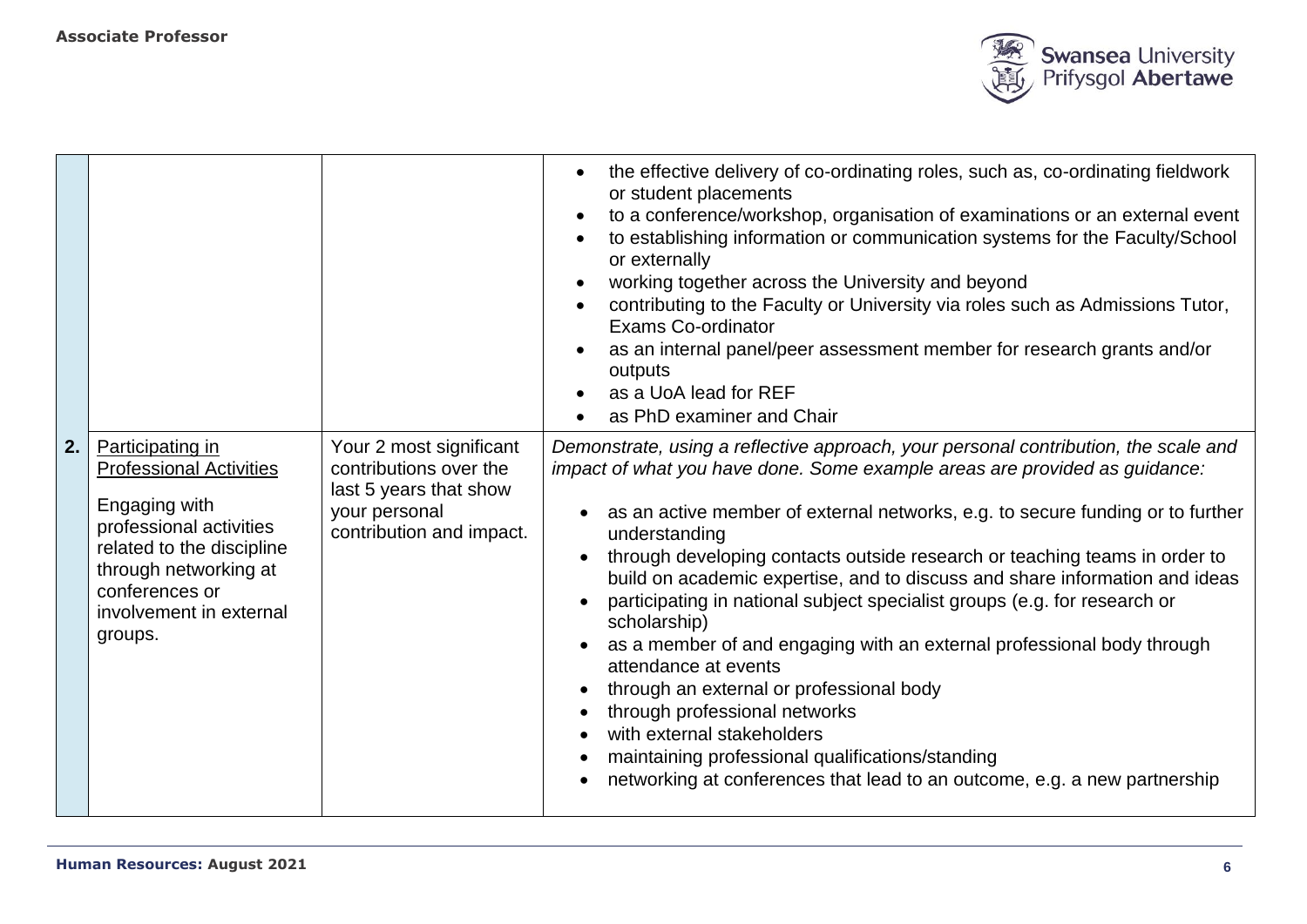

| 3. | <b>Managing Self and Others</b><br>Supporting and enabling<br>the development of<br>colleagues and yourself. | Your 2 most significant<br>contributions over the<br>last 5 years that show<br>your personal<br>contribution and impact. | Demonstrate, using a reflective approach, your personal contribution, the scale and<br>impact of what you have done. Some example areas are provided as guidance:<br>(N.B.1 Please do not use personal names in examples)<br>(N.B.2 In more senior roles, the emphasis might be on supporting and developing<br>colleagues)                                                                                                                                                                                                                                                                                                                                                                                                                                                                                                                                                                                  |
|----|--------------------------------------------------------------------------------------------------------------|--------------------------------------------------------------------------------------------------------------------------|--------------------------------------------------------------------------------------------------------------------------------------------------------------------------------------------------------------------------------------------------------------------------------------------------------------------------------------------------------------------------------------------------------------------------------------------------------------------------------------------------------------------------------------------------------------------------------------------------------------------------------------------------------------------------------------------------------------------------------------------------------------------------------------------------------------------------------------------------------------------------------------------------------------|
|    |                                                                                                              |                                                                                                                          | role modeling leadership values<br>using a coaching approach to engage with colleagues<br>contribution to promoting an environment of equality, trust respect and co-<br>operation<br>contribution to working collaboratively<br>actively seeking and acting on feedback from colleagues<br>demonstrating continuous improvement through, for example, reviewing<br>module or programme handbooks, enrolment, recruitment, admissions or the<br>curriculum and the impact this has had<br>establishing and maintaining career development through training and<br>development activities (e.g. mentoring, PDR reviewing, research grant<br>writing, peer review of teaching)<br>mentoring and developing colleagues<br>completion of Transparent Approach to Costing (TRAC) returns, such as the<br>time allocation survey (TAS)<br>Successful completion of Research Integrity training in the last 3 years |

- Indicative Performance Levels have been calculated on a full-time Equivalent basis. To ensure transparency, consistency and inclusivity, expectations must be realistic with regards to quantity of output. For those working on a part-time contract these levels must be calculated pro-rata. Staff that have individual circumstances should also have the opportunity to share the impact of these on their activity.
- Where there is more than one Indicative Performance Level, the University's strategic priority is indicated in bold.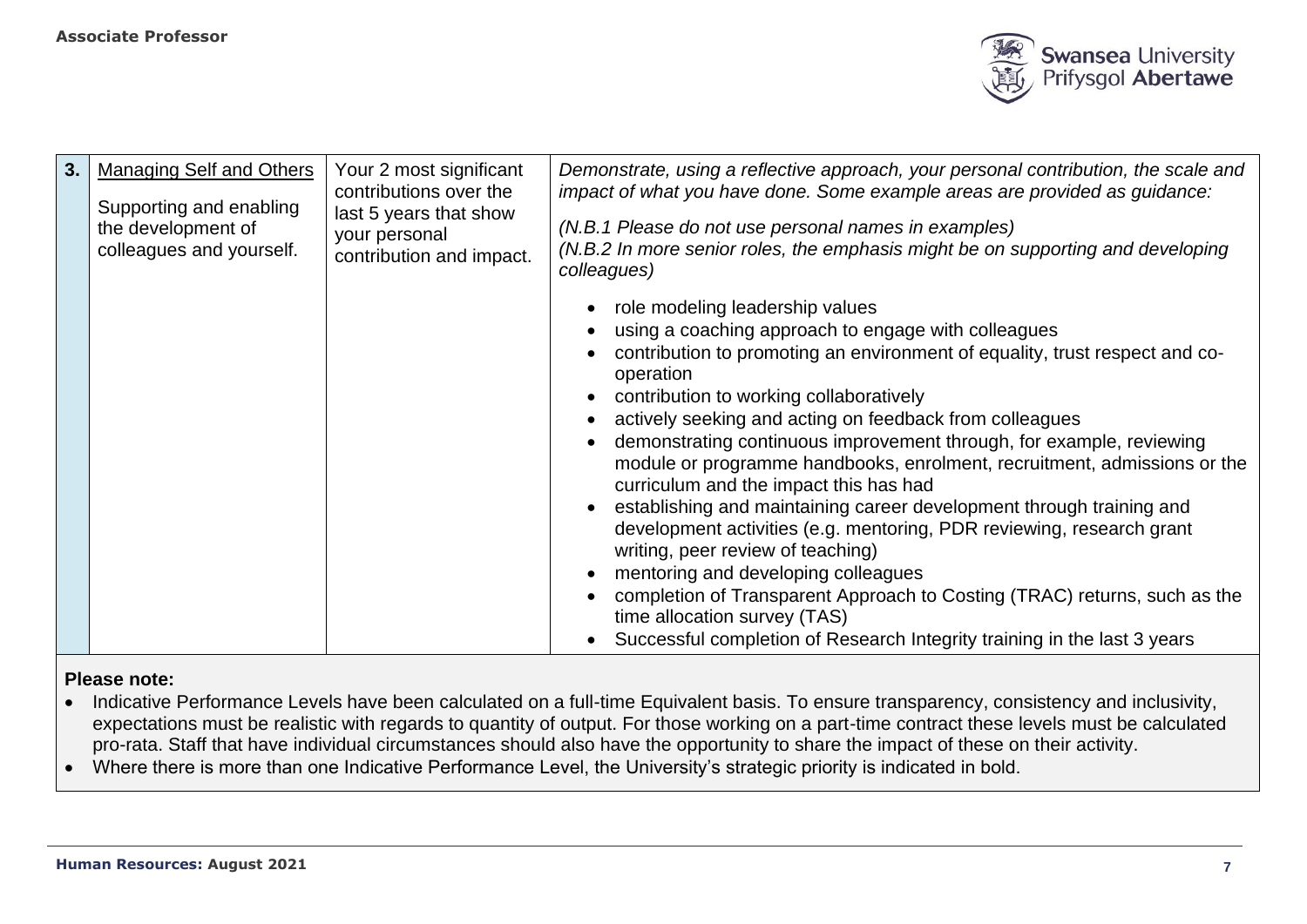

## **Academic Career Pathways Core Criteria – Research**

|    | <b>Criteria</b>                                                                                                                                                                           | <b>Indicative</b><br><b>Performance Level</b>                                                                                                   | <b>Examples</b>                                                                                                                                                                                                                                                                                                                                                                                                                                                                                                                                                                                                                                                                                                                                                                                                 |
|----|-------------------------------------------------------------------------------------------------------------------------------------------------------------------------------------------|-------------------------------------------------------------------------------------------------------------------------------------------------|-----------------------------------------------------------------------------------------------------------------------------------------------------------------------------------------------------------------------------------------------------------------------------------------------------------------------------------------------------------------------------------------------------------------------------------------------------------------------------------------------------------------------------------------------------------------------------------------------------------------------------------------------------------------------------------------------------------------------------------------------------------------------------------------------------------------|
| 1. | <b>Research Outputs and</b><br>Activity<br>Disseminating research<br>findings through appropriate<br>written, oral or other media<br>both internally and externally<br>to the University. | Two publications of<br>quality in 5 years.                                                                                                      | Demonstrate, using a reflective approach, your personal contribution, the scale<br>and the quality and impact of what you have done. Some example areas are<br>provided as guidance:<br>publications and/or other output – books, articles, collective volumes, editions<br>of texts, translations, creative works, websites, datasets, policy papers,<br>research reports at a standard appropriate for that of the academic discipline                                                                                                                                                                                                                                                                                                                                                                        |
| 2. | <b>Research Projects and</b><br>Grants<br>Securing the resources<br>necessary to underpin<br>research/scholarly/innovation<br>activity, with success as<br>appropriate to the discipline. | Evidence of external<br>resources secured<br>relevant to the area<br>over a 5 year period,<br>such as those<br>indicated in the<br>example box. | Demonstrate, using a reflective approach, your personal contribution, the scale<br>and the impact of what you have done. Some example areas are provided as<br>guidance:<br>the types of resources can vary, depending on the discipline and can be<br>achieved either independently or in collaboration with others<br>independent or substantial contributions to the award of research support<br>funding or other acquisition of resources required to complete research<br>securing access to a library or special collection, obtaining travel grants,<br>$\bullet$<br>funding to stage a performance or exhibition, setting up a network, capturing of<br>Public Engagement with Research (PER) funding/activity with research<br>projects<br>evidence of the successful execution of a research project |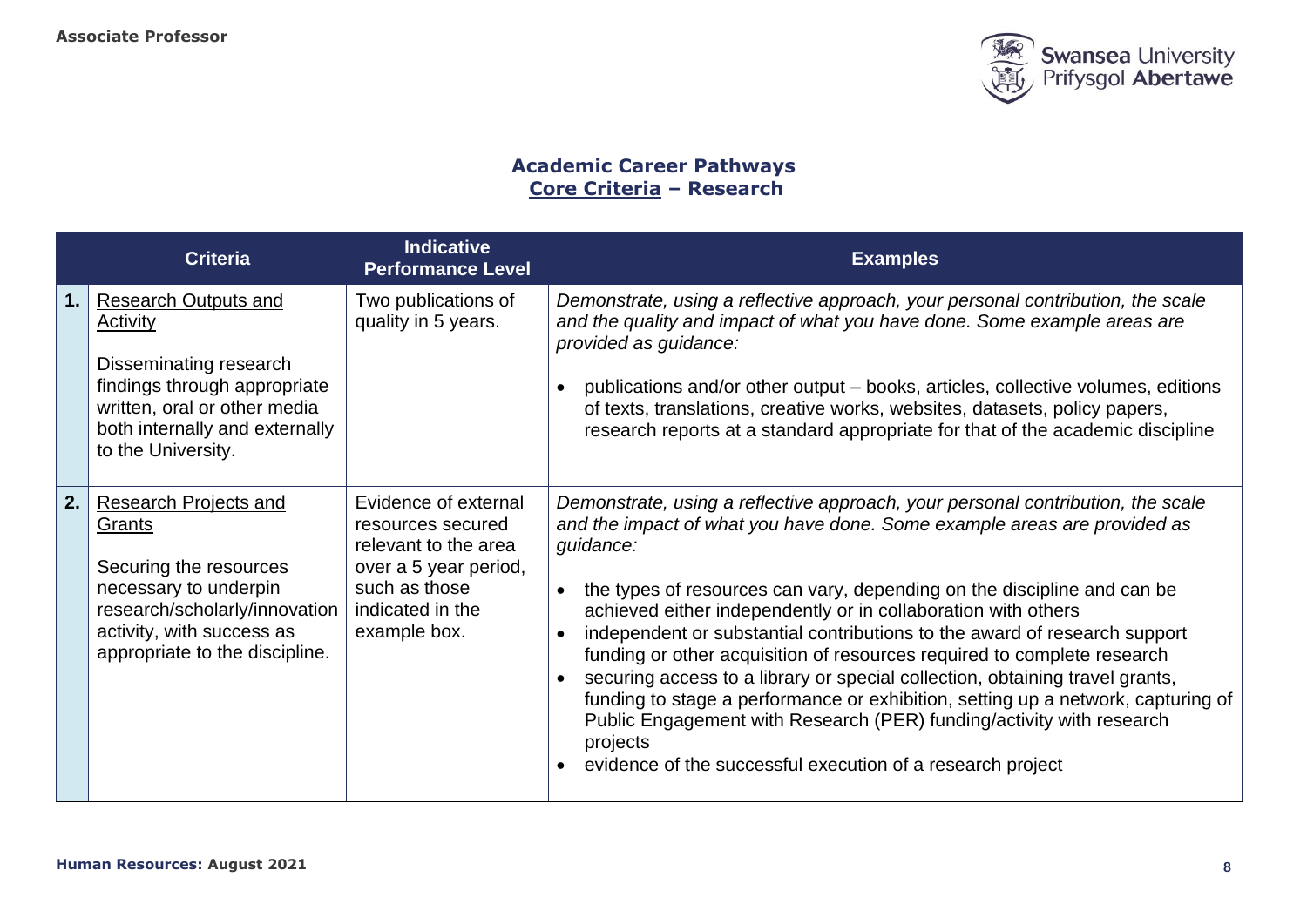

| 3.1 | Esteem<br>Contributing to the wider<br>academic community with<br>demonstrable impact and<br>recognition from internal and<br>external sources. | Evidence of<br>supporting the<br>relevant<br>professional<br>community.<br>One presentation<br>at a conference,<br>seminar or<br>workshop with<br>external<br>reach/impact per<br>year. | Demonstrate, using a reflective approach, your personal contribution, the scale<br>and the impact of what you have done. Some example areas are provided as<br>guidance.<br>presenting at conferences, workshops and other fora (internal and external) in<br>the UK and, where appropriate, abroad<br>engagement with public-facing bodies, e.g. BBC Documentaries, museums,<br>science/arts festivals<br>engagement with policy bodies, e.g. Commissions, Parliamentary Committees,<br>Non-Governmental Organisations<br>developing submissions/activities/outputs for public engagement with the<br>University, e.g. Swansea Science Festival/Famelab/Oriel/Science<br>Cafe/Research as Art<br>Acting as a member of an external funding award panel, as an external<br>examiner for Postgraduate students, scholarly review |
|-----|-------------------------------------------------------------------------------------------------------------------------------------------------|-----------------------------------------------------------------------------------------------------------------------------------------------------------------------------------------|---------------------------------------------------------------------------------------------------------------------------------------------------------------------------------------------------------------------------------------------------------------------------------------------------------------------------------------------------------------------------------------------------------------------------------------------------------------------------------------------------------------------------------------------------------------------------------------------------------------------------------------------------------------------------------------------------------------------------------------------------------------------------------------------------------------------------------|

- Indicative Performance Levels have been calculated on a full-time Equivalent basis. To ensure transparency, consistency and inclusivity, expectations must be realistic with regards to quantity of output. For those working on a part-time contract these levels must be calculated pro-rata. Staff that have individual circumstances should also have the opportunity to share the impact of these on their activity.
- Where there is more than one Indicative Performance Level, the University's strategic priority is indicated in bold.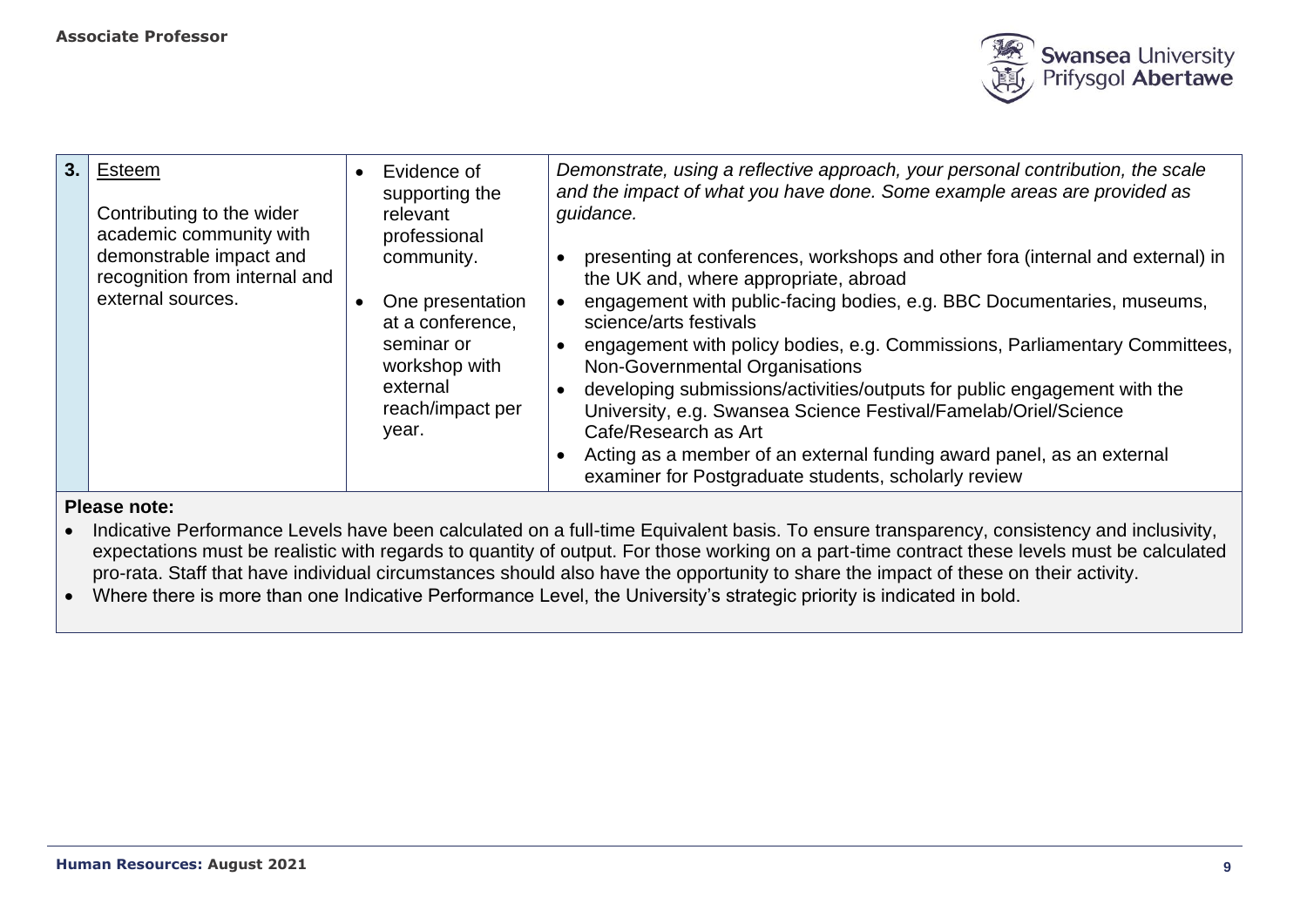

## **Academic Career Pathways Core Criteria – Teaching**

| <b>Criteria</b>                                                                                                                                                                                                                                                                                                                                                                                                                                                                          | <b>Indicative Performance Level</b>                                                                                                                                                                                                                                                                                                                                                                                                                                                                    | <b>Examples</b>                                                                                                                                                                                                                                                                                                                                                                                                                                                                                                                                                                                                                                                                                                                                                                                                                                                                                                                                                    |
|------------------------------------------------------------------------------------------------------------------------------------------------------------------------------------------------------------------------------------------------------------------------------------------------------------------------------------------------------------------------------------------------------------------------------------------------------------------------------------------|--------------------------------------------------------------------------------------------------------------------------------------------------------------------------------------------------------------------------------------------------------------------------------------------------------------------------------------------------------------------------------------------------------------------------------------------------------------------------------------------------------|--------------------------------------------------------------------------------------------------------------------------------------------------------------------------------------------------------------------------------------------------------------------------------------------------------------------------------------------------------------------------------------------------------------------------------------------------------------------------------------------------------------------------------------------------------------------------------------------------------------------------------------------------------------------------------------------------------------------------------------------------------------------------------------------------------------------------------------------------------------------------------------------------------------------------------------------------------------------|
| <b>Teaching Delivery</b><br>Contributing to courses within<br>the taught portfolio, reviewing<br>and updating own course<br>materials and delivering<br>sessions using the most<br>appropriate mode of delivery.<br>This includes ensuring that<br>L&T policy and procedures are<br>adhered to.<br>Development and delivery of<br>teaching to the appropriate<br>standard. Assessment and<br>quality assurance of<br>components of the taught<br>portfolio, within the academic<br>unit. | <b>Delivery</b><br>Evidence of positive impact<br>$\bullet$<br>of teaching on University<br><b>KPIs</b><br>improved progression/<br>retention<br>academic mentoring<br>successful module<br>outcomes, as in number<br>of $1st$ , 2.1s, reducing<br>module failure rate<br><b>Module Feedback Scores</b><br>$\bullet$<br>for Student Module<br><b>Feedback Questions 1, 2</b><br>and 3 of at least the lower<br>quartile value averaged<br>over a 3 year period.<br>Evidence of successful<br>$\bullet$ | Demonstrate, using a reflective approach, your personal contribution,<br>the scale and the impact of what you have done. Some examples areas<br>are provided as guidance:<br>Delivery<br>comments regarding volume and range of teaching<br>reflection on response rates to student feedback<br>development of new courses that have attracted students<br>acting as a module co-ordinator<br>taking responsibility for a particular Undergraduate module,<br>reviewing and updating the module/parts of module or creating new<br>module<br>working with other members of the programme team to improve<br>governance and delivery of the programme<br>evidence of engagement with the student body to increase<br>participation in student feedback and enhance the student voice<br>ensuring that the content and materials are up to date including<br>learning outcomes, module plan, teaching materials, assessment<br>planners and module teaching strategy |
| Taking part in course/module<br>and programme development.                                                                                                                                                                                                                                                                                                                                                                                                                               | student project supervision<br>(showing number of<br>students supervised,                                                                                                                                                                                                                                                                                                                                                                                                                              | teaching is underpinned by the latest/current understanding as<br>appropriate to the level of students based on research/scholarship in<br>the field and draws directly on this link                                                                                                                                                                                                                                                                                                                                                                                                                                                                                                                                                                                                                                                                                                                                                                               |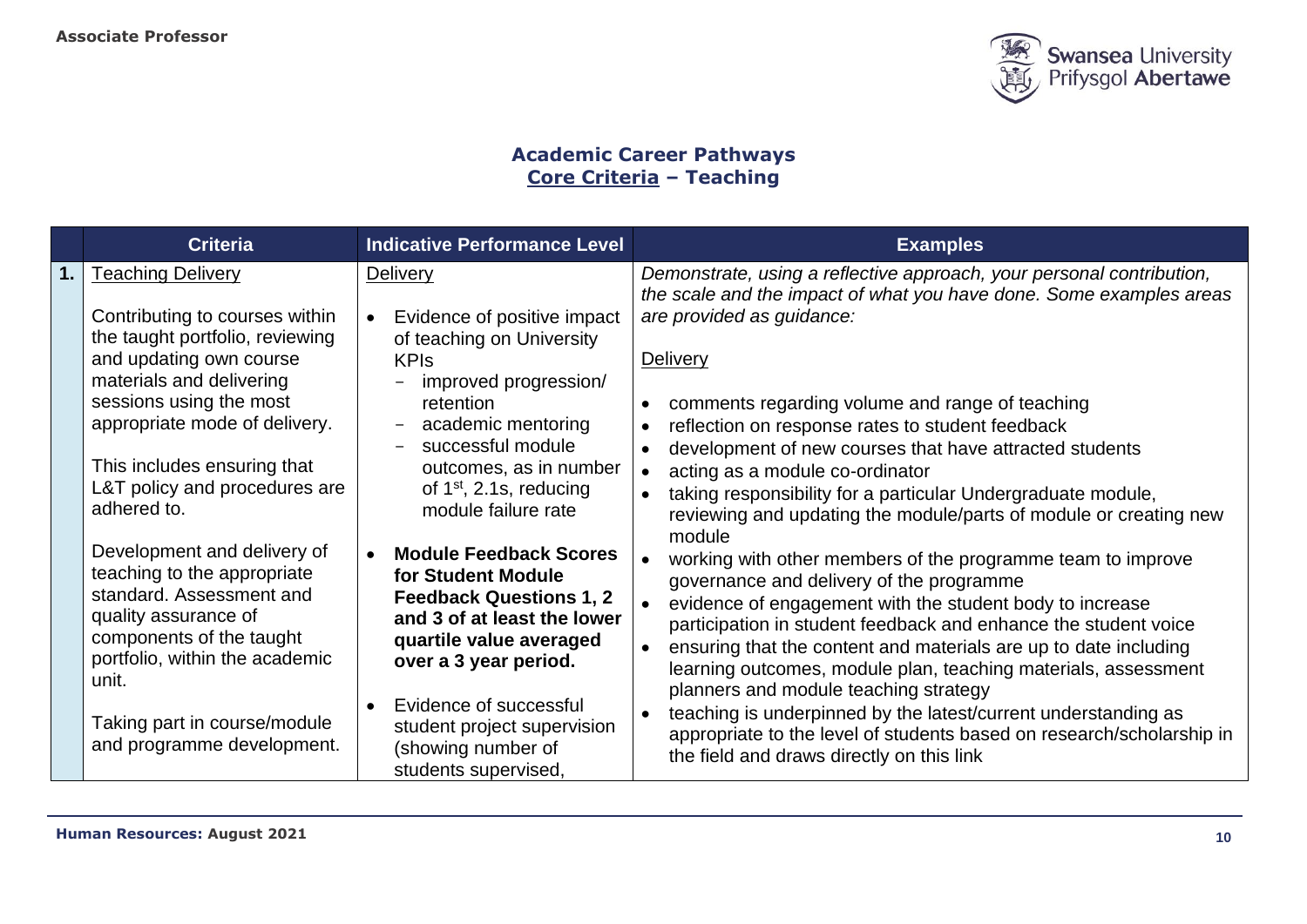

| Contribution to the Student<br><b>Experience and Employability.</b> | supporting them through<br>the research process).                                                                  | ensuring effective assessment, clearly linked to the curriculum, with<br>appropriate turnaround of marks and feedback to students, meeting<br>agreed deadlines for return of feedback                                                                                                                                                                                                                                                                                                                                                                                                                                                                                                                         |
|---------------------------------------------------------------------|--------------------------------------------------------------------------------------------------------------------|---------------------------------------------------------------------------------------------------------------------------------------------------------------------------------------------------------------------------------------------------------------------------------------------------------------------------------------------------------------------------------------------------------------------------------------------------------------------------------------------------------------------------------------------------------------------------------------------------------------------------------------------------------------------------------------------------------------|
| Responding to feedback<br>Engaging with the programme<br>team       | Evidence of successful<br>feedback from professional<br>learners.<br>Evidence of pro-actively<br>seeking feedback. | designing and delivering own teaching using appropriate<br>style/method to meet the identified learning objectives<br>successful supervision of project students for undergraduate or<br>postgraduate taught degrees<br>evidence of being an effective academic mentor (evidence might<br>include withdrawal and retention rates at programme level, number<br>of tutees, support with employability activities, widening access &<br>participation)<br>preparing and delivering CPD to professional learners and receiving<br>and acting on feedback<br>receiving positive feedback from students (e.g. module evaluation,<br>meetings with students, online evaluation through student feedback<br>surveys) |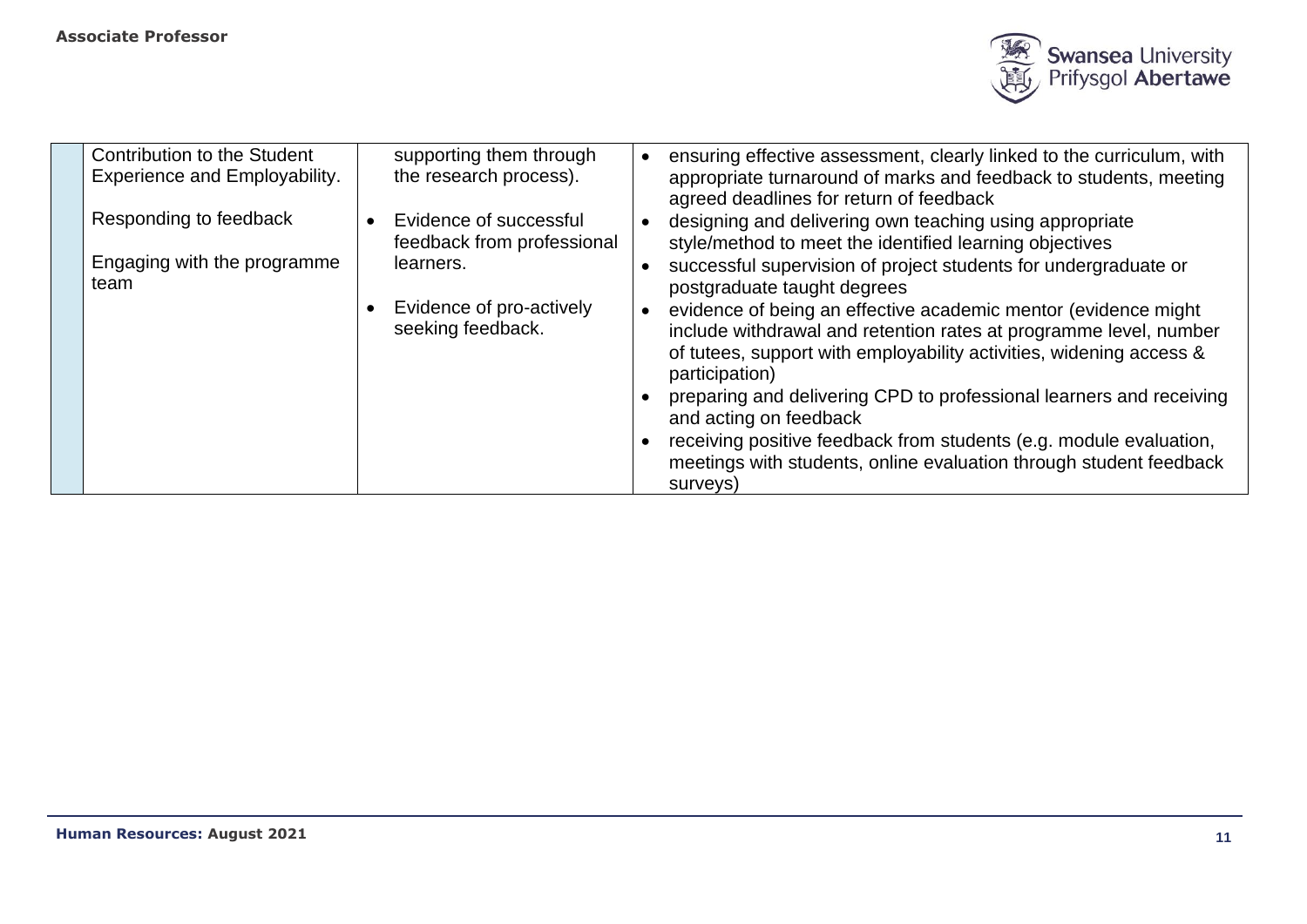

| 2. | <b>Personal Teaching and</b>                                                                                                                                                   | Successful                                                                                                                     | Demonstrate, using a reflective approach, your personal contribution,                                                                                                                                                                                                                                                                                                                                                                                                                                                                                                                                                                                                                                                                                                                                                                                                                                                                                                                                                                                                                                                                                            |
|----|--------------------------------------------------------------------------------------------------------------------------------------------------------------------------------|--------------------------------------------------------------------------------------------------------------------------------|------------------------------------------------------------------------------------------------------------------------------------------------------------------------------------------------------------------------------------------------------------------------------------------------------------------------------------------------------------------------------------------------------------------------------------------------------------------------------------------------------------------------------------------------------------------------------------------------------------------------------------------------------------------------------------------------------------------------------------------------------------------------------------------------------------------------------------------------------------------------------------------------------------------------------------------------------------------------------------------------------------------------------------------------------------------------------------------------------------------------------------------------------------------|
|    | <b>Improving Practice</b>                                                                                                                                                      | implementation of<br>improvements in teaching.                                                                                 | the scale and the impact of what you have done. Some examples areas<br>are provided as guidance:                                                                                                                                                                                                                                                                                                                                                                                                                                                                                                                                                                                                                                                                                                                                                                                                                                                                                                                                                                                                                                                                 |
|    | Demonstrating awareness of<br>current research and<br>knowledge in the field and<br>integrating this into teaching by<br>developing practice in the light<br>of this activity. | Evidence of ongoing<br>personal development via<br>CPD over the last three<br>years and evidence of its<br>impact on teaching. | Involvement in CPD activities, such as peer review, workshops,<br>professional development courses that have led to an enhancement<br>in your own teaching practice<br>actively engaging in reviewing and developing provision<br>adapting teaching delivery and content appropriately in the light of<br>formal and informal feedback received<br>putting forward ideas to improve and update a particular course in<br>order to make it more attractive to students<br>bringing material up to date to fit current policy content and<br>professional body requirements<br>adapting work in the light of comments from external examiners or<br>peers<br>innovation in teaching methods and assessment of that innovation<br>revising teaching to ensure that it is relevant to the whole student<br>experience to take account of employability or widening access<br><b>issues</b><br>giving consideration to any particular needs of international students/<br>disabled students / non-traditionally qualified / non-traditional<br>students when providing teaching<br>Further examples of teaching innovation can be found on the <b>SALT</b><br>website |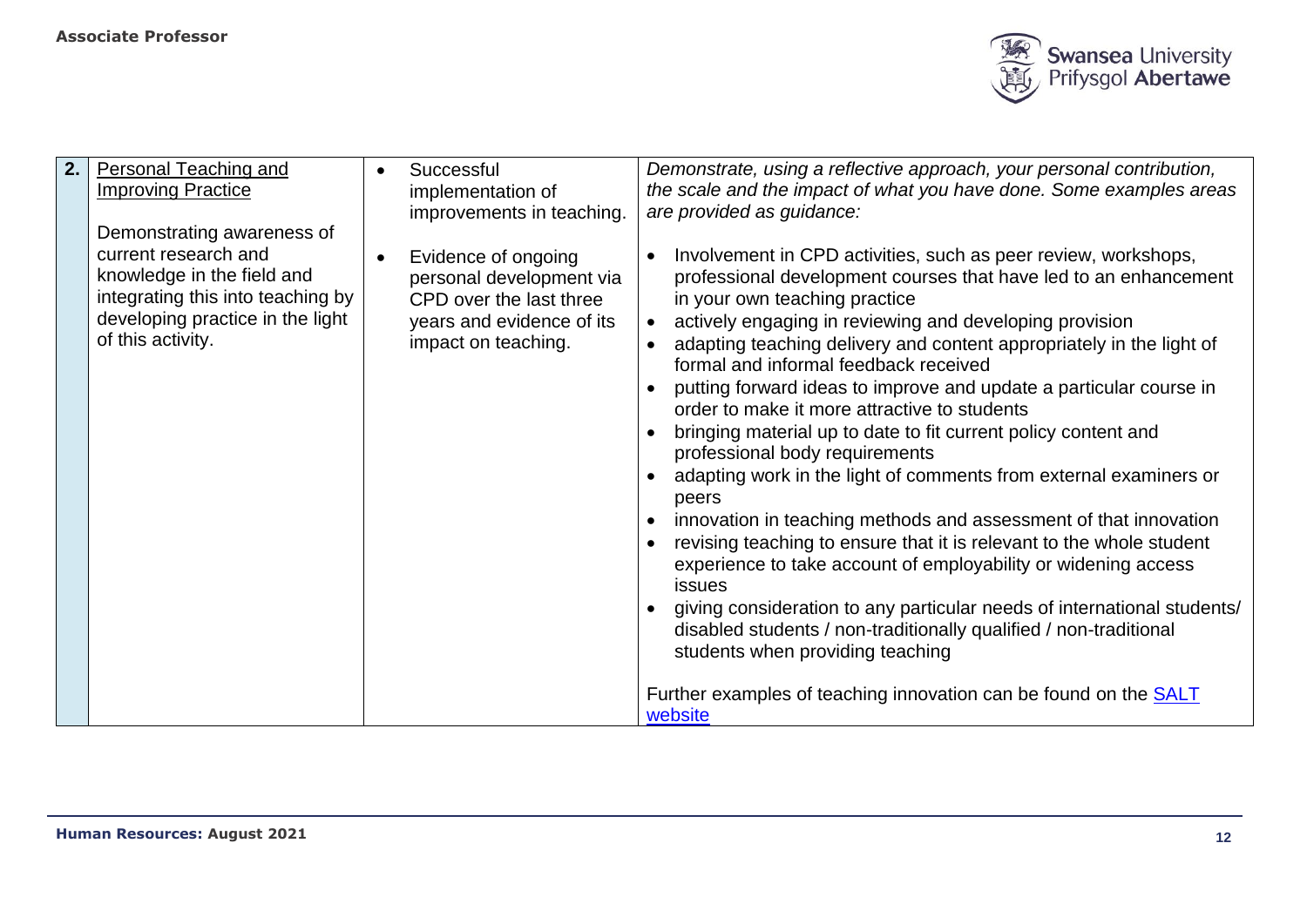

| 3.  | <b>Professional Recognition</b><br>Undertaking and completing a<br>professional teaching<br>qualification.                                          | <b>Holding or actively working</b><br>towards and obtaining HEA<br>Fellowship or equivalent as<br>recognised by HESA.<br>(Please see revised definition<br>for 2021 of "working towards"<br>in appendix C)          | Demonstrate, using a reflective approach, your personal contribution,<br>the scale and the impact of what you have done. Some examples areas<br>are provided as guidance:<br>fellowship of the HEA or working towards HEA Fellowship or<br>equivalent e.g. the AOME (Medical Educators Recognition)<br>undertaking and completing a recognised teaching qualification such<br>as the accredited Teaching in Higher Education qualification (tHE)<br>course, PGCE or another recognised professional teaching<br>qualification<br>peer recognition in the discipline<br>participating as an external examiner<br>ELTA and other teaching awards |
|-----|-----------------------------------------------------------------------------------------------------------------------------------------------------|---------------------------------------------------------------------------------------------------------------------------------------------------------------------------------------------------------------------|------------------------------------------------------------------------------------------------------------------------------------------------------------------------------------------------------------------------------------------------------------------------------------------------------------------------------------------------------------------------------------------------------------------------------------------------------------------------------------------------------------------------------------------------------------------------------------------------------------------------------------------------|
| 4.1 | <b>Advancing and Applying</b><br><b>Practice across the community</b><br>Responsibility for working with<br>others to advance teaching<br>practice. | Evidence of contribution to<br>$\bullet$<br>School, Subject or<br>Department teaching<br>development over the last<br>three years and evidence of<br>its impact on teaching.<br>Evidence of feedback from<br>peers. | Demonstrate, using a reflective approach, your personal contribution,<br>the scale and the impact of what you have done. Some examples areas<br>are provided as guidance.<br>contributing to Faculty/School/Department teaching development<br>disseminating good practice to others<br>engaging positively in the peer observation process<br>involvement in reviewing teaching approaches or module/programme<br>curricula<br>contribution to School Review progress<br>attendance at a conference, which has led to an enhancement in<br>teaching practice                                                                                  |

• Indicative Performance Levels have been calculated on a full-time Equivalent basis. To ensure transparency, consistency and inclusivity, expectations must be realistic with regards to quantity of output. For those working on a part-time contract these levels must be calculated pro-rata. Staff that have individual circumstances should also have the opportunity to share the impact of these on their activity.

• Where there is more than one Indicative Performance Level, the University's strategic priority is indicated in bold.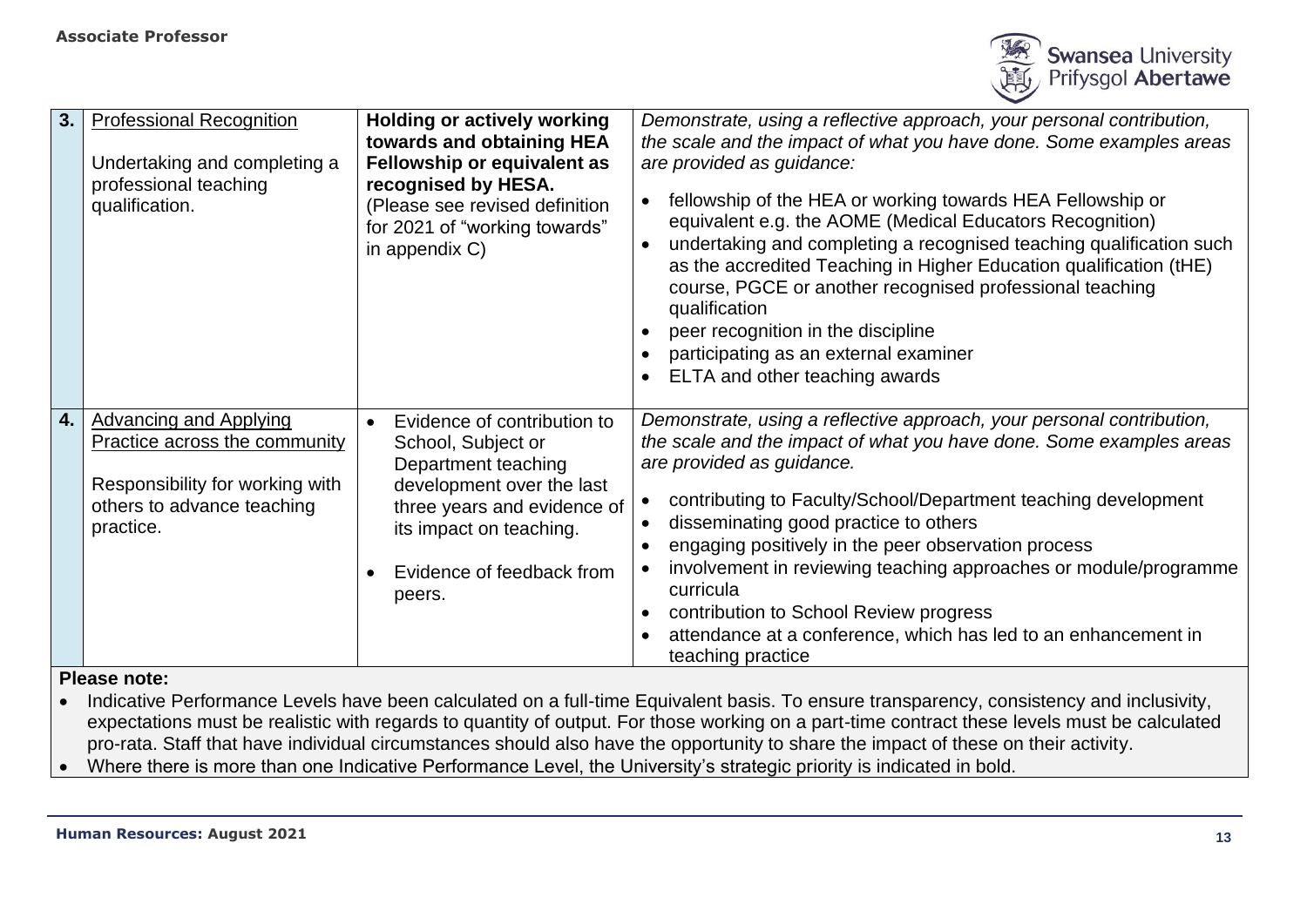

## **Academic Career Pathways Enhanced Criteria – Research**

| <b>Criteria</b>                                                                                                                                                                                                                                                                                                                                                                         | <b>Indicative Performance Level</b>                                                                                                                                                                                                                      | <b>Examples</b>                                                                                                                                                                                                                                                                                                                                                                                                                                                                                                                                                                                                                                                                                                                                                                                                                                                                                                                                                                                                                                                                                                                                                                                                      |
|-----------------------------------------------------------------------------------------------------------------------------------------------------------------------------------------------------------------------------------------------------------------------------------------------------------------------------------------------------------------------------------------|----------------------------------------------------------------------------------------------------------------------------------------------------------------------------------------------------------------------------------------------------------|----------------------------------------------------------------------------------------------------------------------------------------------------------------------------------------------------------------------------------------------------------------------------------------------------------------------------------------------------------------------------------------------------------------------------------------------------------------------------------------------------------------------------------------------------------------------------------------------------------------------------------------------------------------------------------------------------------------------------------------------------------------------------------------------------------------------------------------------------------------------------------------------------------------------------------------------------------------------------------------------------------------------------------------------------------------------------------------------------------------------------------------------------------------------------------------------------------------------|
| <b>Research Outputs and</b><br><b>Activity</b><br>Playing an active and<br>significant role in the strategic<br>direction and development of<br>the research area, with a<br>sustained track record of<br>research outputs and their<br>dissemination in high quality<br>publications or other media<br>showing a continuing upward<br>trajectory in the quality of<br>research output. | One 4* publication in a 5<br>year period plus at least<br>three 3* outputs.<br>0R<br>Author or Co-Author on an $\bullet$<br>impact case study for REF<br>2021 (Green at every level in<br>the current year) plus four 3*<br>outputs in the last 5 years. | Demonstrate, using a reflective approach, your personal contribution,<br>the scale and the impact of what you have done. Some example areas<br>are provided as guidance:<br>comments regarding the publication quality score $(0-12)^*$ particularly<br>where a publication is at a threshold between one level and another<br>evidence of a significant novel research finding with significant impact<br>in the discipline in a leading quality publication or equivalent<br>a sustained record of regular publication of original research<br>(Publication of monographs and books in peer-reviewed publications<br>in internationally recognised journals, contributions to edited volumes,<br>scholarly editions, catalogues, major research databases and outputs<br>in media appropriate to the discipline)<br>making a significant contribution to an Impact case study for<br>consideration for REF submission<br>making a substantial contribution to the strategic development of an<br>area of research<br>leading a research theme within a Faculty/School, shaping its strategic<br>positioning and development<br>defined responsibility within a research group or for a particular<br>research area |
|                                                                                                                                                                                                                                                                                                                                                                                         |                                                                                                                                                                                                                                                          | other evidence that would indicate quality of publication, such as<br>quality of the journal, publisher, as appropriate to the field<br>supporting colleagues with regard to research outputs and activity                                                                                                                                                                                                                                                                                                                                                                                                                                                                                                                                                                                                                                                                                                                                                                                                                                                                                                                                                                                                           |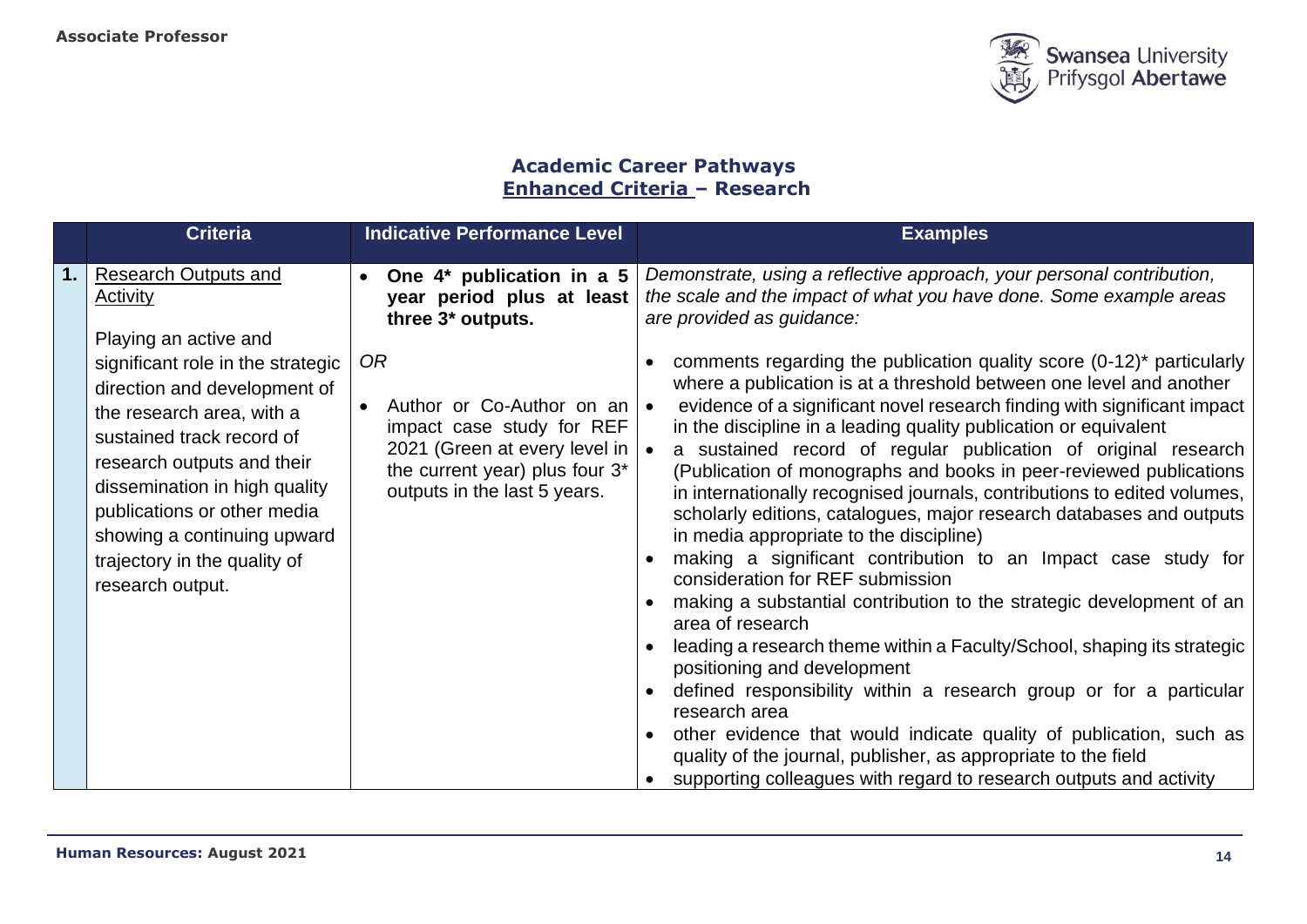

|    |                                                                                                                                                                                                                                                                               |                                                                                                                                                                   | contributing to ensure activities are aligned to the University and<br>Faculty Research strategy for outputs and activity<br>*Further information regarding publication quality score (0-12) can be<br>found on the REF Share-point site                                                                                                                                                                                                                                                                                                                                                                                                                                                                                                                                                                                                                                                                                                                                                                                                                                                                                                                    |
|----|-------------------------------------------------------------------------------------------------------------------------------------------------------------------------------------------------------------------------------------------------------------------------------|-------------------------------------------------------------------------------------------------------------------------------------------------------------------|-------------------------------------------------------------------------------------------------------------------------------------------------------------------------------------------------------------------------------------------------------------------------------------------------------------------------------------------------------------------------------------------------------------------------------------------------------------------------------------------------------------------------------------------------------------------------------------------------------------------------------------------------------------------------------------------------------------------------------------------------------------------------------------------------------------------------------------------------------------------------------------------------------------------------------------------------------------------------------------------------------------------------------------------------------------------------------------------------------------------------------------------------------------|
| 2. | <b>Research Projects and</b><br>Grants<br>Continuing success in<br>obtaining significant research<br>funding or other resources to<br>underpin research with<br>responsibility for developing<br>and leading a major<br>programme of individual or<br>collaborative research. | PI of a research grant, project or<br>equivalent in the last 5 years<br>with a total value of the Median<br>band for the discipline (see table<br>at Appendix A). | Demonstrate, using a reflective approach, your personal contribution,<br>the scale and the impact of what you have done. Some example areas<br>are provided as guidance:<br>a record of successful research funding as Principal Investigator and<br>Coinvestigator with substantial input<br>success in attracting funding from UK RI, EU, charitable trusts, and<br>industry<br>responsibility for a major research project or a series of related<br>outputs, from inception to completion<br>budgetary responsibilities for a research project<br>leadership responsibility for managing a project or significant parts of<br>the project<br>setting up multi-disciplinary research teams<br>setting up international collaborations<br>attracting funding to run seminar series/conferences<br>supporting colleagues with regard to grant applications, for example,<br>undertaking peer review of draft research grant applications<br>contributing to ensure activities are aligned to the University and<br>Faculty Research strategy for projects and grants<br>leading on the delivery of a major grant or project, with demonstrable<br>outcomes |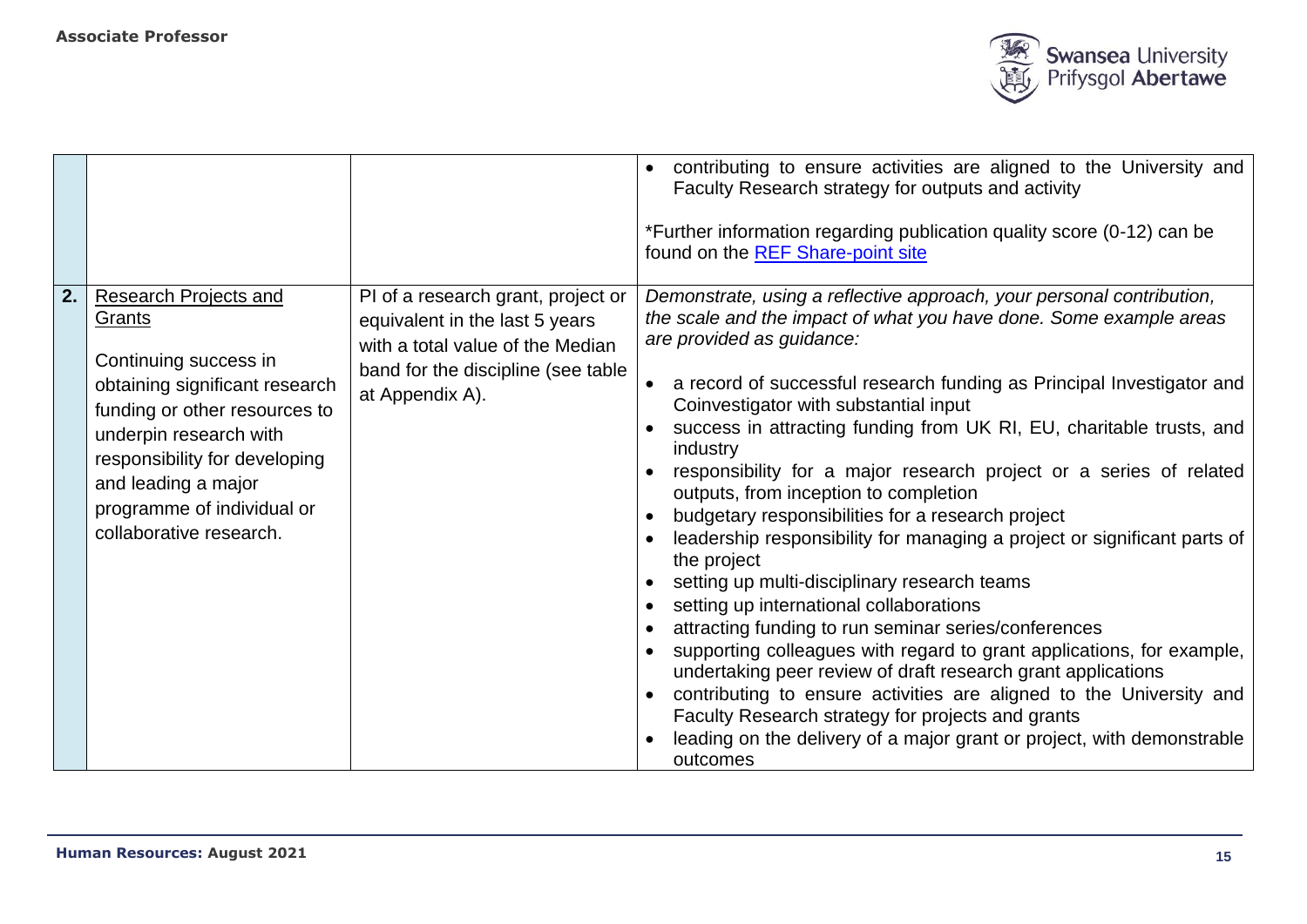

|                                 |                                                                       |                                                         |                                                                                                                                           | Demonstrate, using a reflective approach, your personal contribution,                             |
|---------------------------------|-----------------------------------------------------------------------|---------------------------------------------------------|-------------------------------------------------------------------------------------------------------------------------------------------|---------------------------------------------------------------------------------------------------|
|                                 |                                                                       |                                                         |                                                                                                                                           | the scale and the impact of what you have done. Some example areas                                |
|                                 |                                                                       |                                                         |                                                                                                                                           | are provided as guidance:                                                                         |
| established authority within    |                                                                       |                                                         |                                                                                                                                           |                                                                                                   |
| the discipline, contributing to |                                                                       | A record of sustained                                   |                                                                                                                                           | evidence should illustrate the impact of own research within the<br>subject                       |
| professional community.         |                                                                       | equates to attending one<br>conference with national or |                                                                                                                                           | • evidence of a national or international reputation in a research field<br>through, for example: |
|                                 |                                                                       |                                                         |                                                                                                                                           | commissioned publications<br>$\overline{\phantom{0}}$                                             |
|                                 |                                                                       | as an invited speaker.                                  |                                                                                                                                           | successful conference organisation - editorship of proceedings<br>or journals                     |
|                                 |                                                                       |                                                         |                                                                                                                                           | regular invitations to participate in major conferences                                           |
|                                 |                                                                       |                                                         |                                                                                                                                           | evidence of peer esteem or other externally recognised academic                                   |
|                                 |                                                                       |                                                         |                                                                                                                                           | distinctions, for example:                                                                        |
|                                 |                                                                       |                                                         |                                                                                                                                           | academic awards or prizes                                                                         |
|                                 |                                                                       |                                                         |                                                                                                                                           | refereeing for journals                                                                           |
|                                 |                                                                       |                                                         |                                                                                                                                           | grant reviewer for awarding bodies                                                                |
|                                 |                                                                       |                                                         |                                                                                                                                           | - services to learned societies                                                                   |
|                                 |                                                                       |                                                         |                                                                                                                                           | member of UK RI peer review College                                                               |
|                                 |                                                                       |                                                         |                                                                                                                                           | regular invitations to national or international conferences to give                              |
|                                 |                                                                       |                                                         |                                                                                                                                           | invited lectures                                                                                  |
|                                 |                                                                       |                                                         |                                                                                                                                           | evidence of published reviews of works                                                            |
|                                 |                                                                       |                                                         |                                                                                                                                           | evidence of esteem through citations                                                              |
|                                 |                                                                       |                                                         |                                                                                                                                           | invitations to give keynote lectures                                                              |
|                                 |                                                                       |                                                         |                                                                                                                                           | invitation to give evidence to government agencies or committees or                               |
|                                 |                                                                       |                                                         |                                                                                                                                           | involvement of national policy working groups                                                     |
|                                 |                                                                       |                                                         |                                                                                                                                           | supporting colleagues with regard to research esteem                                              |
|                                 |                                                                       |                                                         |                                                                                                                                           | contributing to the successful organisation of an international                                   |
|                                 |                                                                       |                                                         |                                                                                                                                           | conference and editorship of proceedings                                                          |
|                                 | <b>Esteem</b><br>Externally recognised as an<br>the wider academic or |                                                         | Evidence of international<br>peer recognition over the last<br>5 years.<br>conference participation that<br>international reach each year |                                                                                                   |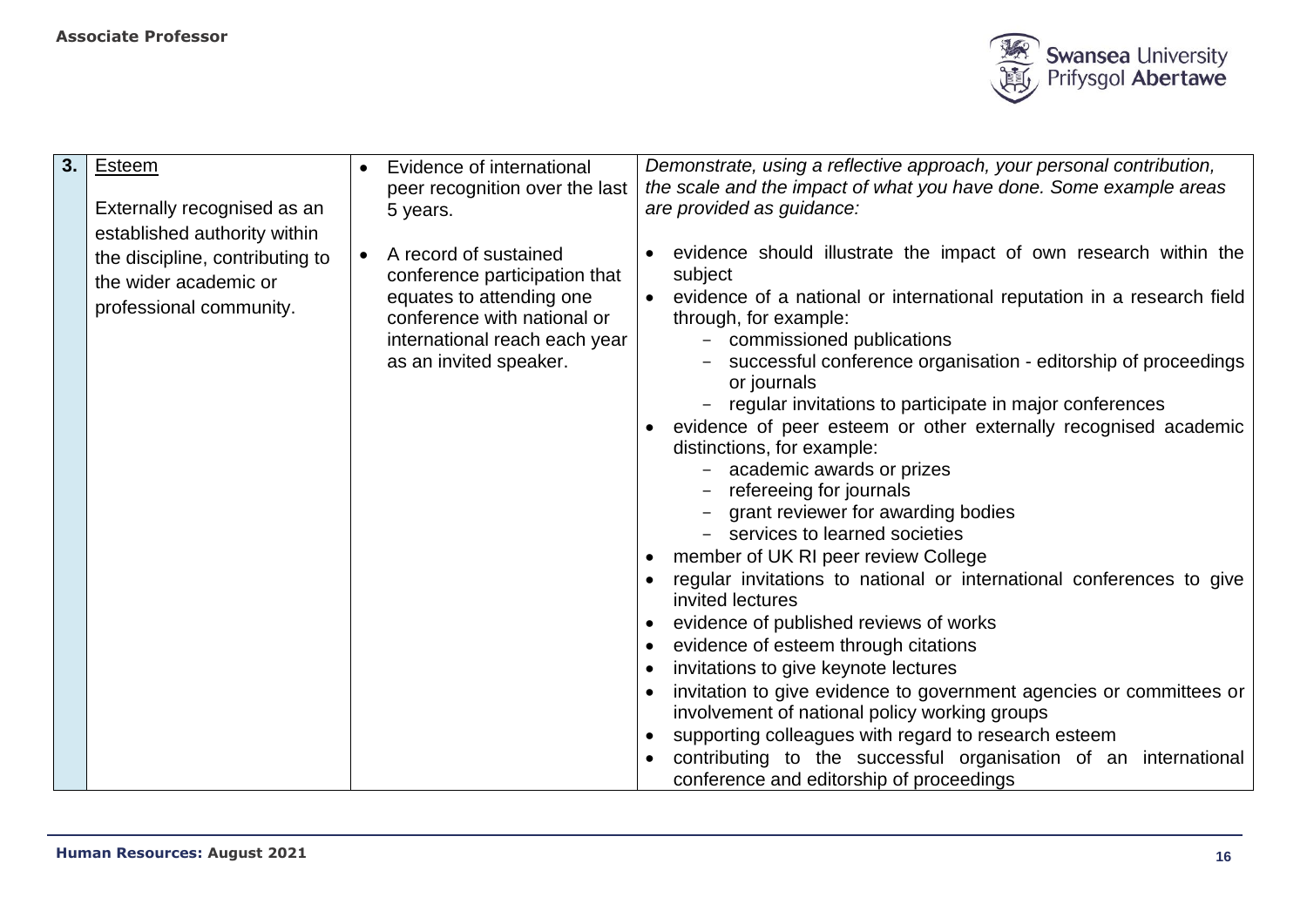

| 4. | Postgraduate Research<br><b>Student Supervision and</b><br>Development<br>A sustained record of<br>postgraduate research<br>student supervision and<br>completion (including PhD). | <b>Successful completion of</b><br>at least 1 PGR student as<br>first supervisor in a 5 year<br>period and typically acting<br>as first supervisor for at<br>least 1 student per year, as<br>part of a sustained record<br>of postgraduate research<br>student supervision and<br>completion (including<br>PhD).<br>A record of supervision of<br>PhD students. | Demonstrate, using a reflective approach, your personal contribution,<br>the scale and the impact of what you have done. Some example areas<br>are provided as guidance:<br>comments regarding completion rates and changes<br>in<br>exit<br>qualifications<br>evidence of success from enrolment to completion<br>evidence of acting as first supervisor or joint supervisor (e.g. of an<br>interdisciplinary researcher) of postgraduate students<br>successful supervision as first supervisor or joint supervisor (e.g. of an<br>interdisciplinary researcher) of postgraduate dissertations, theses and<br>projects<br>track record of acting as an external examiner for PhDs<br>supporting supervisory colleagues with the sharing of best practice<br>and lessons learned and engagement with the PGR Office training<br>programme to help shape and support training sessions and materials<br>contributing to ensuring PGR activities which underpin the PGR<br>stream of the Research and Innovation Strategy, feature and highlight<br>the role and excellence of supervision<br>contributing to activities at a University level that change, encourage<br>and embed a PGR culture of engagement, leading to impactful<br>research |
|----|------------------------------------------------------------------------------------------------------------------------------------------------------------------------------------|-----------------------------------------------------------------------------------------------------------------------------------------------------------------------------------------------------------------------------------------------------------------------------------------------------------------------------------------------------------------|-------------------------------------------------------------------------------------------------------------------------------------------------------------------------------------------------------------------------------------------------------------------------------------------------------------------------------------------------------------------------------------------------------------------------------------------------------------------------------------------------------------------------------------------------------------------------------------------------------------------------------------------------------------------------------------------------------------------------------------------------------------------------------------------------------------------------------------------------------------------------------------------------------------------------------------------------------------------------------------------------------------------------------------------------------------------------------------------------------------------------------------------------------------------------------------------------------------------------------------------------|
|----|------------------------------------------------------------------------------------------------------------------------------------------------------------------------------------|-----------------------------------------------------------------------------------------------------------------------------------------------------------------------------------------------------------------------------------------------------------------------------------------------------------------------------------------------------------------|-------------------------------------------------------------------------------------------------------------------------------------------------------------------------------------------------------------------------------------------------------------------------------------------------------------------------------------------------------------------------------------------------------------------------------------------------------------------------------------------------------------------------------------------------------------------------------------------------------------------------------------------------------------------------------------------------------------------------------------------------------------------------------------------------------------------------------------------------------------------------------------------------------------------------------------------------------------------------------------------------------------------------------------------------------------------------------------------------------------------------------------------------------------------------------------------------------------------------------------------------|

- Indicative Performance Levels have been calculated on a full-time Equivalent basis. To ensure transparency, consistency and inclusivity, expectations must be realistic with regards to quantity of output. For those working on a part-time contract these levels must be calculated pro-rata. Staff that have individual circumstances should also have the opportunity to share the impact of these on their activity.
- Where there is more than one Indicative Performance Level, the University's strategic priority is indicated in bold.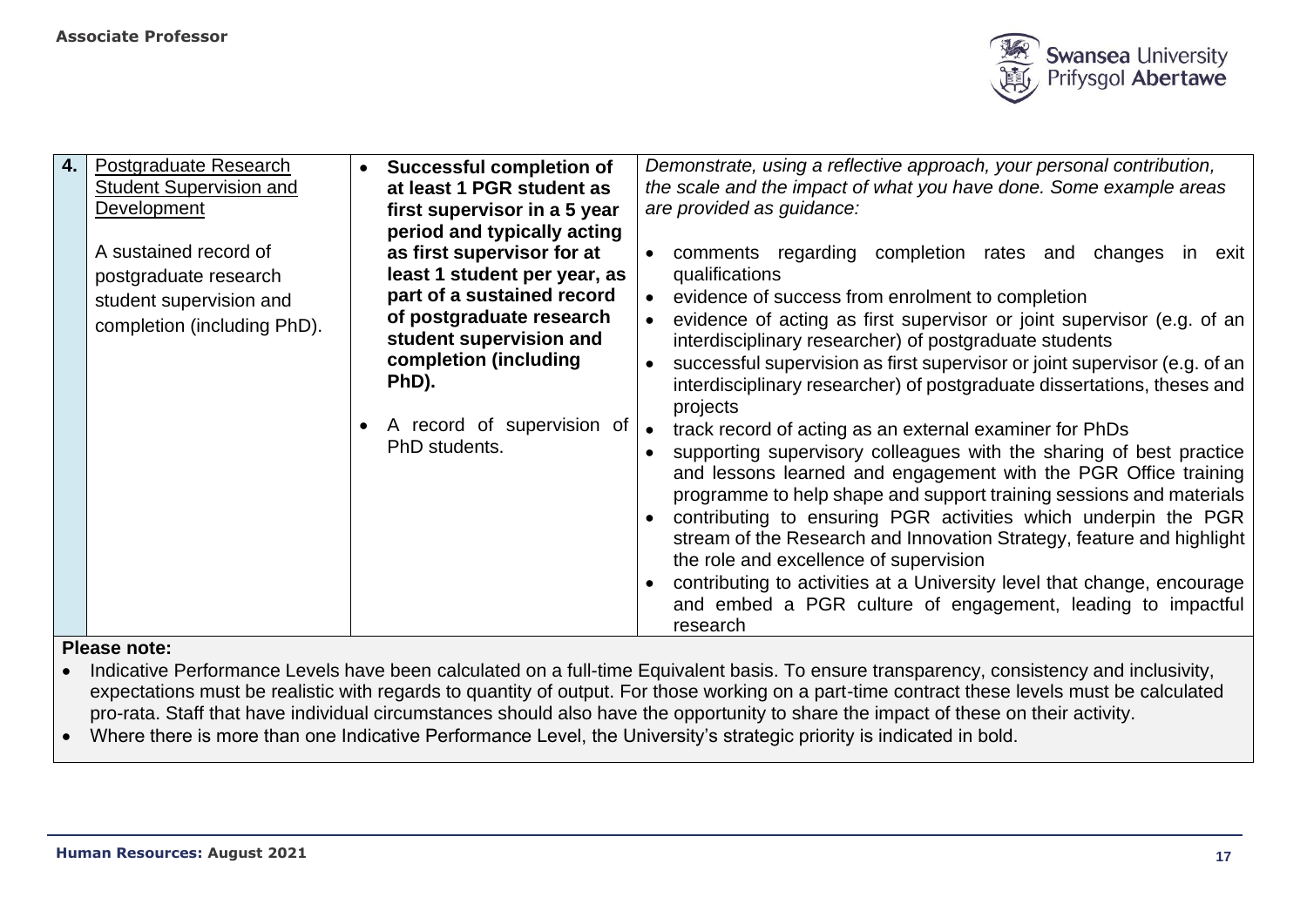

# **Academic Career Pathways Enhanced Criteria – Teaching and Scholarship**

|    | <b>Criteria</b>                                                                                                                                                                                                                                                                                                                                                                                                           | <b>Indicative Performance Level</b>                                                                                                                                                                                                                                                                                                                                                                                                                                       | <b>Examples</b>                                                                                                                                                                                                                                                                                                                                                                                                                                                                                                                                                                                                                                                                                                                                                                                                                                                                                                                                                                                                                                                                                                                                                       |
|----|---------------------------------------------------------------------------------------------------------------------------------------------------------------------------------------------------------------------------------------------------------------------------------------------------------------------------------------------------------------------------------------------------------------------------|---------------------------------------------------------------------------------------------------------------------------------------------------------------------------------------------------------------------------------------------------------------------------------------------------------------------------------------------------------------------------------------------------------------------------------------------------------------------------|-----------------------------------------------------------------------------------------------------------------------------------------------------------------------------------------------------------------------------------------------------------------------------------------------------------------------------------------------------------------------------------------------------------------------------------------------------------------------------------------------------------------------------------------------------------------------------------------------------------------------------------------------------------------------------------------------------------------------------------------------------------------------------------------------------------------------------------------------------------------------------------------------------------------------------------------------------------------------------------------------------------------------------------------------------------------------------------------------------------------------------------------------------------------------|
| 1. | <b>Teaching Delivery</b><br>Effective delivery of the<br>teaching, assessment and<br>quality assurance of<br>programmes of study.<br>Responding to feedback<br>received and reviewing<br>teaching activities at a<br>programme level, to ensure<br>that learning outcomes are<br>effectively achieved, taking<br>account of feedback received.<br>Taking on a leadership role in<br>learning, teaching and<br>assessment. | Delivery<br>Evidence of impact of<br>$\bullet$<br>teaching on programmes by<br>improved KPIs through<br>- increased student numbers<br>on programmes<br>- increased student retention<br>on programmes<br>- additional new programmes<br><b>Module Feedback Scores</b><br>for Student module<br>feedback questions 1, 2<br>and 3 of at least the<br>Median value averaged<br>over a 3 year period (see<br>detail in APPENDIX B).<br>Evidence of pro-actively<br>$\bullet$ | Demonstrate, using a reflective approach, your personal contribution,<br>the scale and the impact of what you have done. Some example areas<br>are provided as guidance:<br>comments regarding volume and range of teaching<br>reflection on response rates to student feedback<br>leading a team delivering high quality teaching as evidenced by<br>positive feedback received from students, colleagues, external<br>examiners and its impact<br>updating programmes in light of new findings or developments within<br>the discipline in accordance with QA requirements<br>updating programmes in accordance with professional body<br>requirements/changes and QA requirements<br>leading on quality processes and review or evidence of significant<br>contribution to quality assurance or enhancement, for example,<br>through membership of institutional or Faculty/School working group<br>or sub-committee; or holding a senior university teaching role such<br>as Committee Chair/Deputy Chair or equivalent<br>acting as Programme Director or Portfolio Director, with evidence of<br>responding to student, peer or external examiner feedback at a |
|    |                                                                                                                                                                                                                                                                                                                                                                                                                           |                                                                                                                                                                                                                                                                                                                                                                                                                                                                           |                                                                                                                                                                                                                                                                                                                                                                                                                                                                                                                                                                                                                                                                                                                                                                                                                                                                                                                                                                                                                                                                                                                                                                       |
|    |                                                                                                                                                                                                                                                                                                                                                                                                                           | seeking feedback.<br>Successful sustained<br>$\bullet$                                                                                                                                                                                                                                                                                                                                                                                                                    | programme level<br>having a senior leading role in Periodic Programme Review,<br>Professional Body Accreditation or other quality review                                                                                                                                                                                                                                                                                                                                                                                                                                                                                                                                                                                                                                                                                                                                                                                                                                                                                                                                                                                                                              |
|    |                                                                                                                                                                                                                                                                                                                                                                                                                           | portfolio leader/Programme<br>Director/leader over 3 years.                                                                                                                                                                                                                                                                                                                                                                                                               | developing and implementing new approaches to feedback and<br>assessment at a programme or parts of programme level                                                                                                                                                                                                                                                                                                                                                                                                                                                                                                                                                                                                                                                                                                                                                                                                                                                                                                                                                                                                                                                   |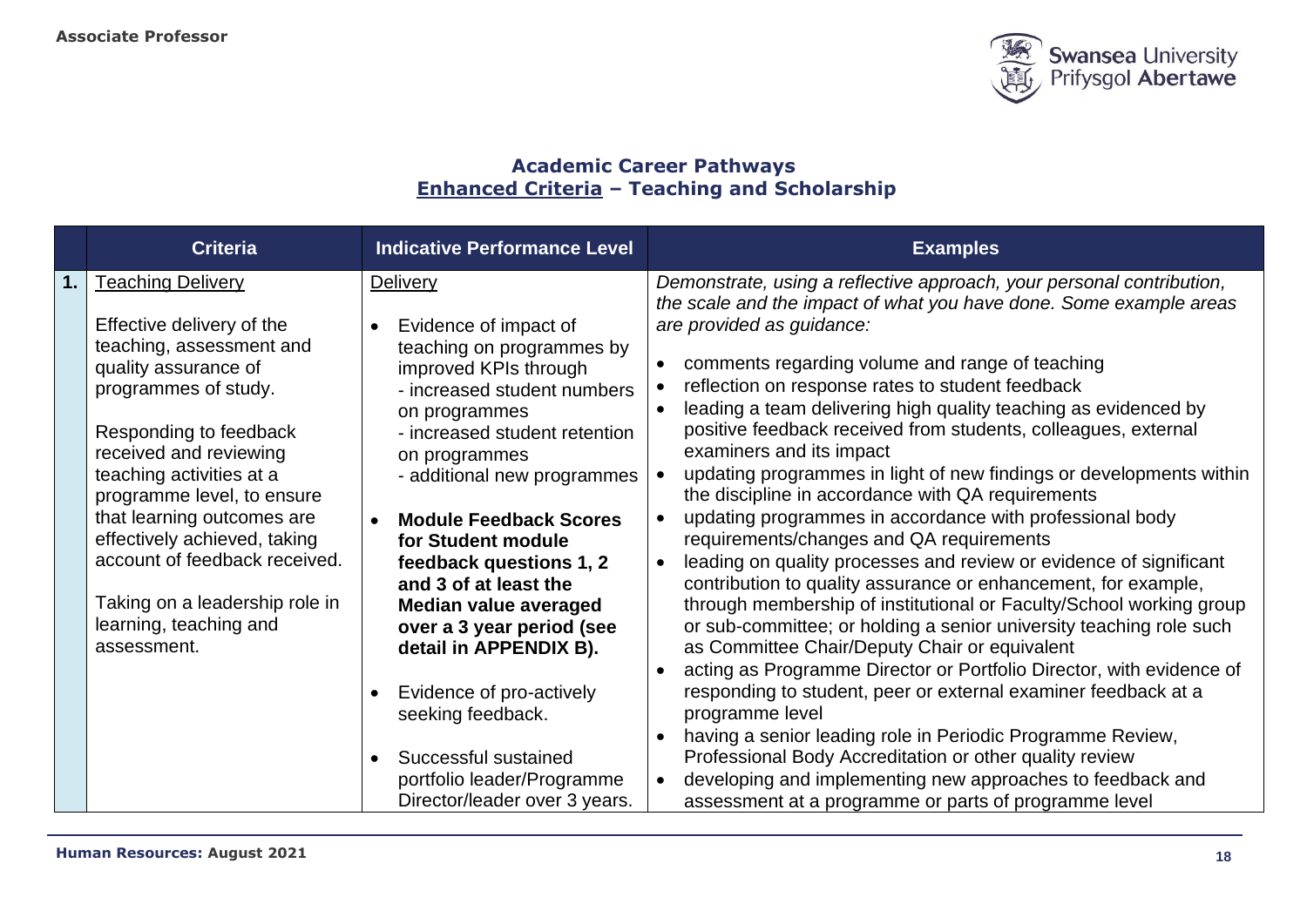

|    |                                                                                                                                                                                                                                                                                                         |           |                                                                                                                                                                                                                                                             | evidence of engagement with the student body to increase<br>participation in student feedback and enhance the student voice<br>evidence of acting as first supervisor of postgraduate students<br>receiving positive feedback from students (e.g. module evaluation,<br>meetings with students, online evaluation through student feedback<br>surveys)                                                                                                                                                                                                                                                                                                                                                                                                                                                                                                                       |
|----|---------------------------------------------------------------------------------------------------------------------------------------------------------------------------------------------------------------------------------------------------------------------------------------------------------|-----------|-------------------------------------------------------------------------------------------------------------------------------------------------------------------------------------------------------------------------------------------------------------|------------------------------------------------------------------------------------------------------------------------------------------------------------------------------------------------------------------------------------------------------------------------------------------------------------------------------------------------------------------------------------------------------------------------------------------------------------------------------------------------------------------------------------------------------------------------------------------------------------------------------------------------------------------------------------------------------------------------------------------------------------------------------------------------------------------------------------------------------------------------------|
| 2. | Personal Teaching and<br><b>Improving Practice</b><br>Teaching practice informed by<br>own or other's research or<br>informed by personal practice.<br>Playing an active and<br>significant role in the strategic<br>direction and development of<br>Teaching and Scholarship in<br>the Faculty/School. | $\bullet$ | Evidence of successful<br>implementation of<br>improvement in own<br>teaching linked to QAA<br>benchmarks within the last 5<br>years.<br>Successful development of<br>collaborative teaching<br>programme design in a lead<br>role within the past 5 years. | Demonstrate, using a reflective approach, your personal contribution,<br>the scale and the impact of what you have done. Some examples areas<br>are provided as guidance:<br>significant and demonstrable impact on the delivery of teaching,<br>scholarship, student experience, teaching strategies, assessment,<br>government, health, the environment or cultural life. Directly and<br>measurably influencing and adding value to the University and an<br>external organisation at regional or national level<br>Involvement in CPD activities, such as peer review, workshops,<br>professional development courses that have led to an enhancement<br>in your own teaching practice<br>contributing to teaching innovation within a professional body with<br>impact across the sector<br>Further examples of teaching innovation can be found at the SALT<br>website |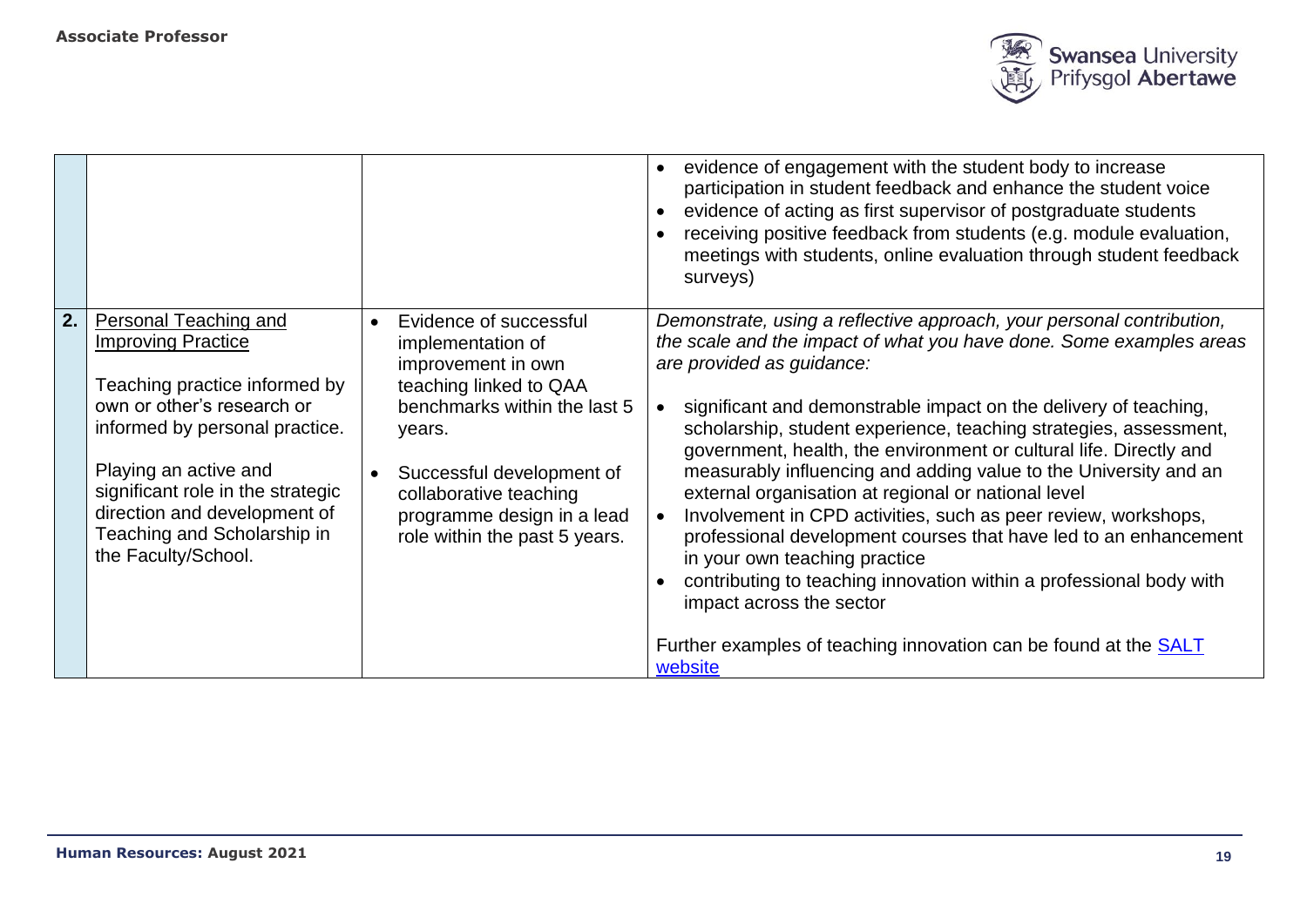

| <b>Professional Recognition</b><br><b>Speaker or session</b><br>$\bullet$<br>convener at national or<br>Sustained commitment to<br>international pedagogic<br>dissemination across the<br>event in the past 3 years<br>sector - with outcomes.<br>on 2 occasions.<br>Contribution to institutional<br>Senior Fellow of the HEA,<br>$\bullet$<br>teaching impact.<br>or equivalent or nominated<br>for National Teaching<br>External recognition of<br>Fellowship.<br>scholarly performance at this<br>level.<br>National Teaching Award.<br>$\bullet$<br>At least 3 examples with<br>$\bullet$<br>evidence of national<br>recognition in the last 5<br>years. | Demonstrate, using a reflective approach, your personal contribution,<br>the scale and the impact of what you have done. Some examples areas<br>are provided as guidance:<br>evidence of a sustained record of successful publication, for example<br>pedagogic practice, curriculum design, teaching innovations or<br>student experience<br>invitations to national or international conferences or professional<br>meetings to give invited lectures<br>having a senior Faculty/School role in relation to the enhancement of<br>teaching such as Programme/Portfolio Director or Senior Academic<br><b>Mentor</b><br>Senior Fellowship of the Higher Education Academy or equivalent or<br>other HE teaching qualification<br>evidence of application or nomination for a national teaching award<br>at sector or subject level<br>evidence of working in an external advisory capacity, for example as<br>an external subject specialist or a Senior External Academic<br><b>Advisory Role</b><br>recognition for teaching excellence through national awards, prizes<br>or nominations<br>leading work, with colleagues, on teaching innovation within a<br>professional body with impact across the sector |
|---------------------------------------------------------------------------------------------------------------------------------------------------------------------------------------------------------------------------------------------------------------------------------------------------------------------------------------------------------------------------------------------------------------------------------------------------------------------------------------------------------------------------------------------------------------------------------------------------------------------------------------------------------------|-------------------------------------------------------------------------------------------------------------------------------------------------------------------------------------------------------------------------------------------------------------------------------------------------------------------------------------------------------------------------------------------------------------------------------------------------------------------------------------------------------------------------------------------------------------------------------------------------------------------------------------------------------------------------------------------------------------------------------------------------------------------------------------------------------------------------------------------------------------------------------------------------------------------------------------------------------------------------------------------------------------------------------------------------------------------------------------------------------------------------------------------------------------------------------------------------------------------|
|---------------------------------------------------------------------------------------------------------------------------------------------------------------------------------------------------------------------------------------------------------------------------------------------------------------------------------------------------------------------------------------------------------------------------------------------------------------------------------------------------------------------------------------------------------------------------------------------------------------------------------------------------------------|-------------------------------------------------------------------------------------------------------------------------------------------------------------------------------------------------------------------------------------------------------------------------------------------------------------------------------------------------------------------------------------------------------------------------------------------------------------------------------------------------------------------------------------------------------------------------------------------------------------------------------------------------------------------------------------------------------------------------------------------------------------------------------------------------------------------------------------------------------------------------------------------------------------------------------------------------------------------------------------------------------------------------------------------------------------------------------------------------------------------------------------------------------------------------------------------------------------------|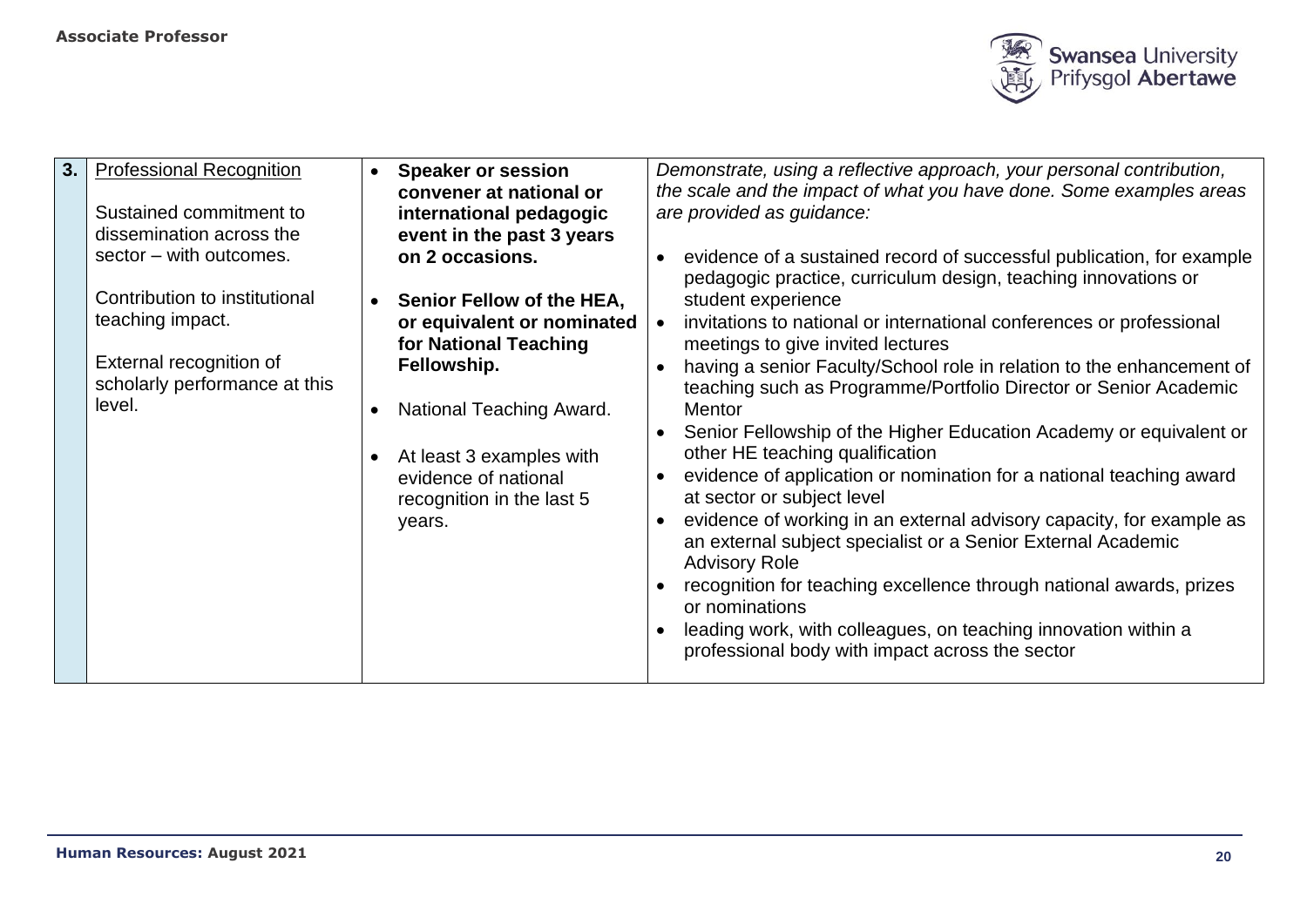

| 4. | <b>Advancing Practice of others</b>                                                                                                                                                                                                                                                                                        | Demonstrable<br>impact/dissemination of                                                                                                                                                                                                                                                                                                                                                                                                                                                                                                                           | Demonstrate, using a reflective approach, your personal contribution,<br>the scale and the impact of what you have done. Some examples areas                                                                                                                                                                                                                                                                                                                                                                                                                                                                                                                                                                                                                                                                                                                                                                                                                                                                                                                                                                                                                                                                                                                                    |  |
|----|----------------------------------------------------------------------------------------------------------------------------------------------------------------------------------------------------------------------------------------------------------------------------------------------------------------------------|-------------------------------------------------------------------------------------------------------------------------------------------------------------------------------------------------------------------------------------------------------------------------------------------------------------------------------------------------------------------------------------------------------------------------------------------------------------------------------------------------------------------------------------------------------------------|---------------------------------------------------------------------------------------------------------------------------------------------------------------------------------------------------------------------------------------------------------------------------------------------------------------------------------------------------------------------------------------------------------------------------------------------------------------------------------------------------------------------------------------------------------------------------------------------------------------------------------------------------------------------------------------------------------------------------------------------------------------------------------------------------------------------------------------------------------------------------------------------------------------------------------------------------------------------------------------------------------------------------------------------------------------------------------------------------------------------------------------------------------------------------------------------------------------------------------------------------------------------------------|--|
|    | Demonstration of how<br>innovation, contribution and<br>development have informed<br>practice of others through<br>influencing and mentoring.<br>A record of incremental<br>development in terms of<br>innovative contribution and<br>development, supporting<br>colleagues within the<br>University or across the sector. | change to support the<br>development of other<br>teachers.<br>A successful funding bid or<br>revenue generation for<br>developments in teaching or<br>student experience in the<br>last 3 years.<br>A sustained track record of<br><b>Teaching and Scholarship</b><br>activities leading to<br>demonstrable outcomes or<br>publications in appropriate<br>media, showing a continuing<br>upward trajectory.<br><b>Evidence of leading School</b><br>or Department teaching<br>development over the last<br>three years and evidence of<br>its impact on teaching. | are provided as guidance:<br>leading Faculty/School level practice development or, leading cross-<br>$\bullet$<br>institutional practice development or cross-disciplinary practice<br>development<br>leading change and aspects of teaching activity within a<br>Faculty/School or the University<br>engaging with subject educational networks or associations at a<br>senior level<br>evidence of successfully securing external funding for learning and<br>teaching projects<br>contributing to funded practice development<br>$\bullet$<br>contributing to the development of strategy, vision and plans to take<br>forward teaching and learning at Faculty/School or University level<br>successful production of teaching materials which are in use at other<br>institutions<br>contributing to the accreditation of University programmes by<br>$\bullet$<br>external professional bodies<br>Evidence of sustained mentoring or of active assessment (as an<br>assessor in SALT or with Advance HE) of claims for HEA Fellowship<br>engaging positively in the peer observation process<br>contributing to leading the successful improvement of Faculty/School<br>metrics with regard to TEF<br>contributing to ensure activities are aligned to the University and |  |
|    |                                                                                                                                                                                                                                                                                                                            | Evidence of feedback from<br>peers.                                                                                                                                                                                                                                                                                                                                                                                                                                                                                                                               | Faculty Learning and Teaching strategy                                                                                                                                                                                                                                                                                                                                                                                                                                                                                                                                                                                                                                                                                                                                                                                                                                                                                                                                                                                                                                                                                                                                                                                                                                          |  |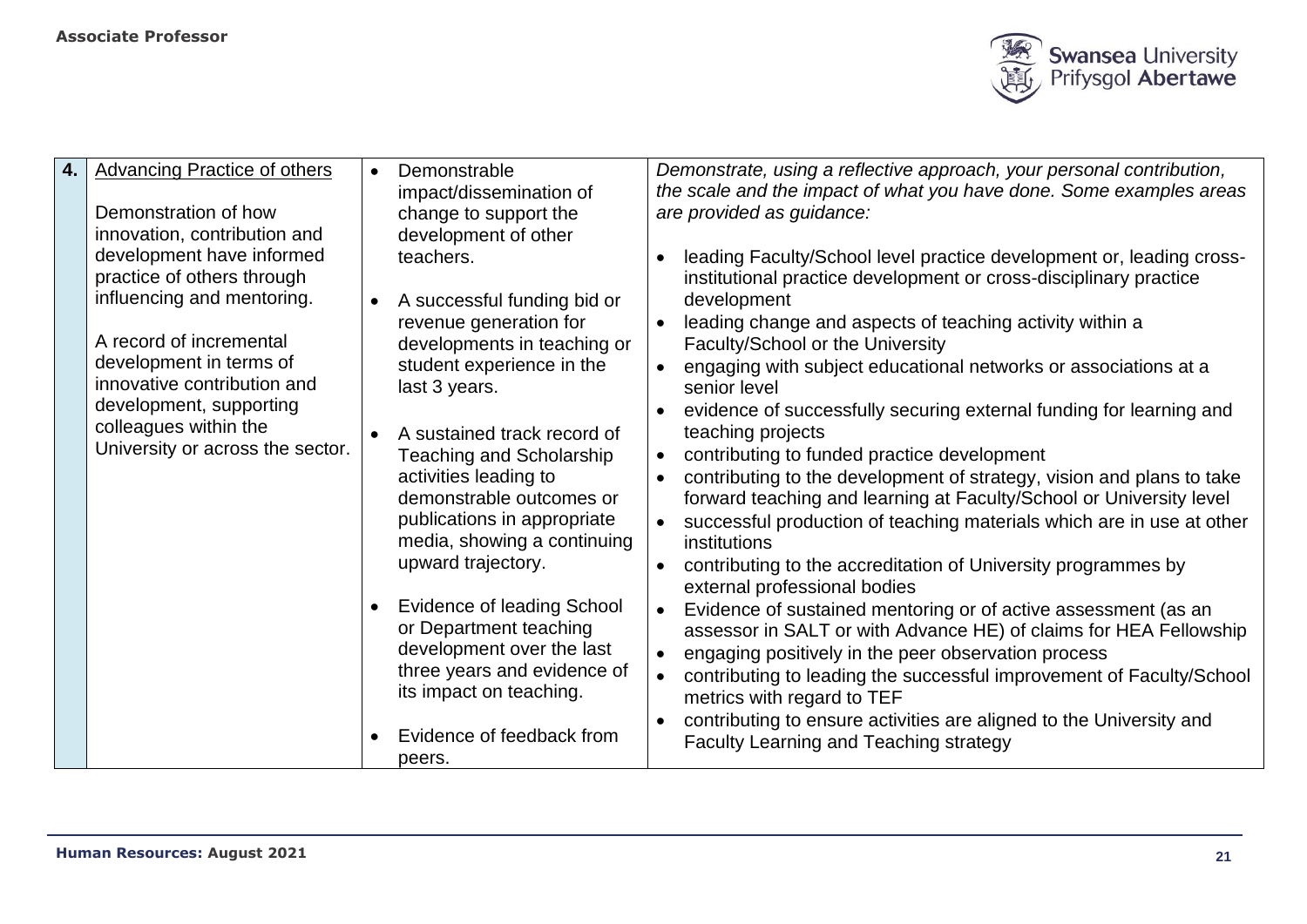

- Indicative Performance Levels have been calculated on a full-time Equivalent basis. To ensure transparency, consistency and inclusivity, expectations must be realistic with regards to quantity of output. For those working on a part-time contract these levels must be calculated pro-rata. Staff that have individual circumstances should also have the opportunity to share the impact of these on their activity.
- Where there is more than one Indicative Performance Level, the University's strategic priority is indicated in bold.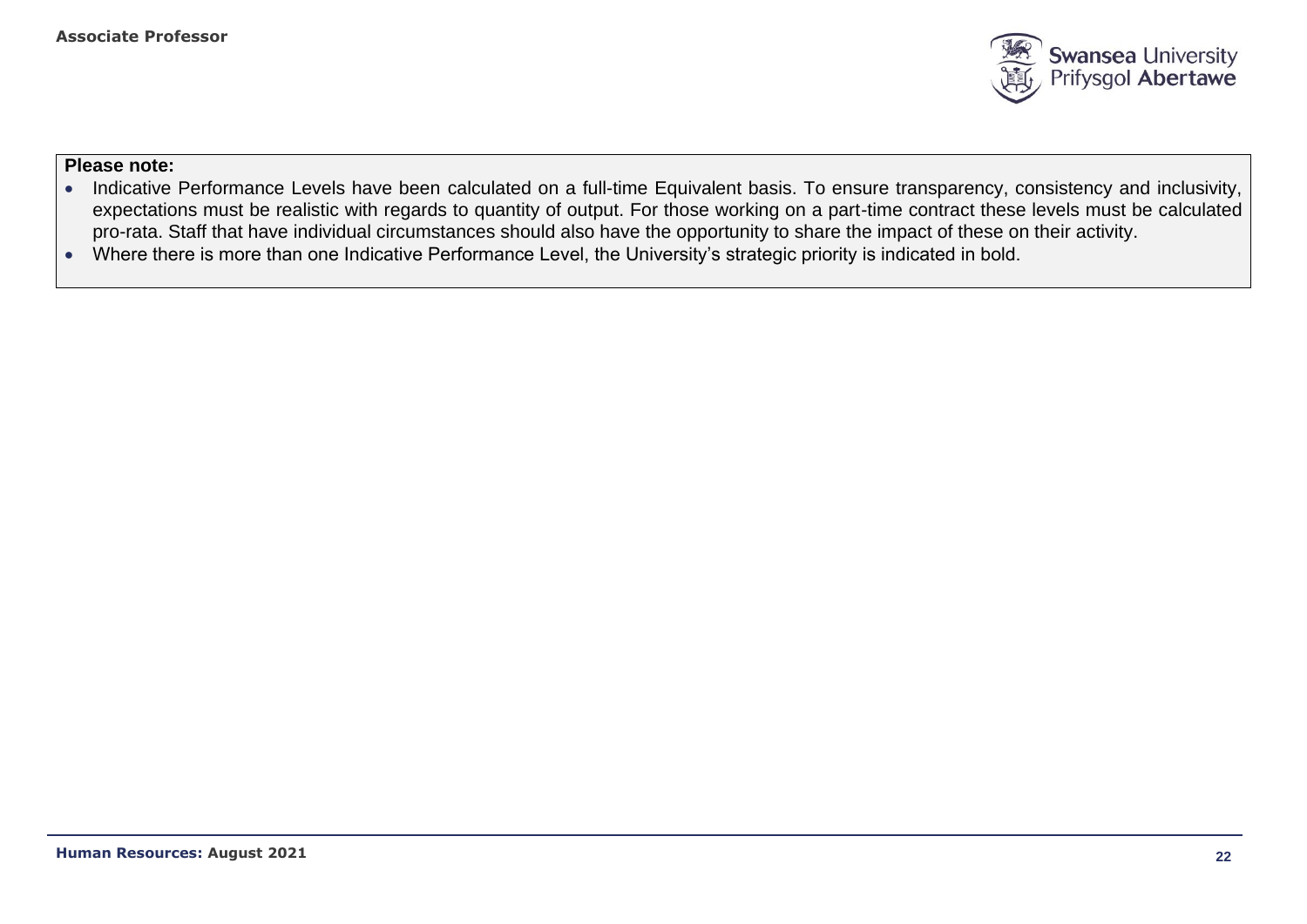

## **Academic Career Pathways Enhanced Criteria – Innovation and Engagement**

Innovation and engagement relates to activities that positively impact external bodies and the University based on academic endeavours. Such activities could be driven by projects that are innovation-led creating new products and processes or civic mission and engagement-led driving new ways of working, educational/research opportunities, public engagement and policy/legal changes. In some instances a body of work will have both an innovation an engagement element.

| <b>Criteria</b>                                                                                                                                                                                                                                                                                                                                                                                                                                                                                                                                                                                     | <b>Indicative Performance Level</b>                                                                                                                                                                                                                                                                                                                                                                                | <b>Examples</b>                                                                                                                                                                                                                                                                                                                                                                                                                                                                                                                                                                                                                                                                                                                                                                                                                                                                                                                                                                                                                                                                                                                                                                  |
|-----------------------------------------------------------------------------------------------------------------------------------------------------------------------------------------------------------------------------------------------------------------------------------------------------------------------------------------------------------------------------------------------------------------------------------------------------------------------------------------------------------------------------------------------------------------------------------------------------|--------------------------------------------------------------------------------------------------------------------------------------------------------------------------------------------------------------------------------------------------------------------------------------------------------------------------------------------------------------------------------------------------------------------|----------------------------------------------------------------------------------------------------------------------------------------------------------------------------------------------------------------------------------------------------------------------------------------------------------------------------------------------------------------------------------------------------------------------------------------------------------------------------------------------------------------------------------------------------------------------------------------------------------------------------------------------------------------------------------------------------------------------------------------------------------------------------------------------------------------------------------------------------------------------------------------------------------------------------------------------------------------------------------------------------------------------------------------------------------------------------------------------------------------------------------------------------------------------------------|
| Outcome and Impact<br>I&E activities leading to<br>demonstrable outcomes<br>adding value to business,<br>government, health and<br>wellbeing, the environment,<br>society, cultural life or other<br>external organisations with<br>significant<br>national/international impact.<br>N.B. This can be innovation led or engagement<br>led.<br>Playing an active and<br>significant role in the strategic<br>direction and development of<br>I&E work with a sustained<br>track record of I&E activities<br>leading to demonstrable<br>outcomes or publications in<br>appropriate media, (with added | <b>Publication (at least 4 in 5</b><br>years) with significant<br>national/international<br>influence.<br><b>OR</b><br>A record of engagement in<br>national media appropriate<br>to the area (over 5 years)<br>with significant national/<br>international influence.<br><b>OR</b><br>Developing a new or<br>innovative project which<br>engages several partners:<br>NHS, Govt, Policy Makers,<br>the public. OR | Demonstrate, using a reflective approach, your personal contribution,<br>the scale and the impact of what you have done. Some examples<br>areas are provided as guidance:<br>producing publications, findings or reports that have significant<br>impact on a national organization (e.g. professional bodies,<br>government bodies, NGOs, national advisory bodies)<br>significant and demonstrable impact on business, government,<br>health, the environment or cultural life. Directly and measurably<br>influencing and adding value to an external, organization, public or<br>environment at significant, national/ international level<br>regular publication or engagement in national /international<br>$\bullet$<br>publications or media, as appropriate to the area, with significant<br>national/ international influence<br>changed behaviour, practice, policy or service delivery<br>a record of patents, copyright or other IP. Evidence of a portfolio of<br>IP exploitation including investment funding, licence agreements,<br>shares and any relevant Technology transfer activity, which has<br>external traction<br>establishment of a spin out company |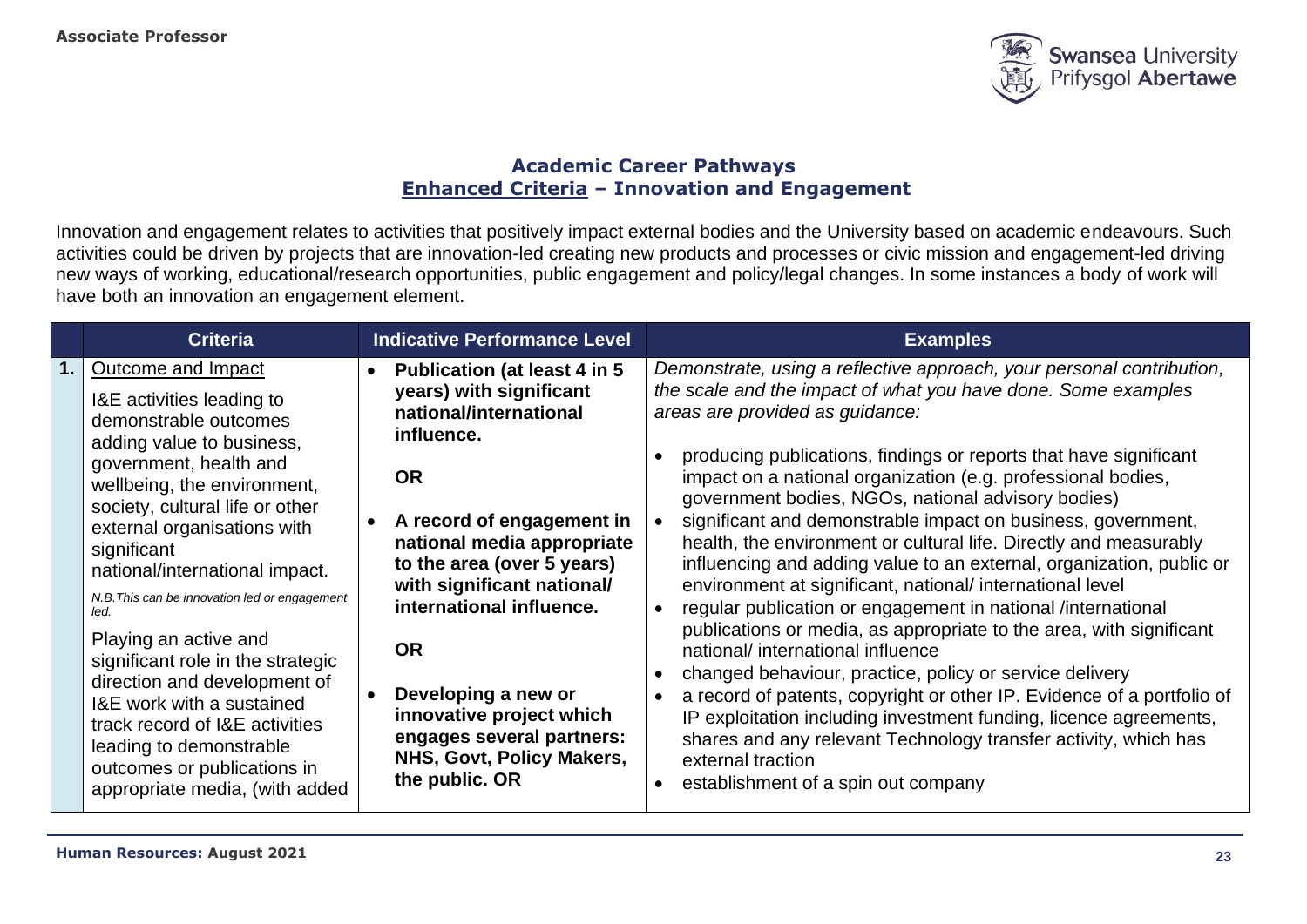

| value to business, government,<br>health, the environment,<br>society, cultural life or other<br>external organisations)<br>showing a continuing upward<br>trajectory. | Example(s) which show<br>significant contribution<br>and demonstrable impact<br>on an external<br>organisation, environment<br>or in an area of practice in<br>5 years.<br><b>OR</b><br>A developing portfolio of<br>patents & IP, which has<br>external traction | facilitating the exploitation of new products or technology in<br>industry/business/practice<br>the development of impact work (REF impact cases as an<br>example), study/other relevant impact activities<br>demonstrable contribution to the development of new technology<br>a significant and demonstrable impact on a national body or on<br>professional practice<br>contribution at community level or to networks or to programme<br>leading and delivering significant impact<br>leading on engagement in education, such as initiating student<br>placements, with demonstrable impact on the programme<br>leading on the delivery of our civic mission to support national, local<br>and regional challenges to better connect the University with our<br>communities and with demonstrable outcomes (e.g. increasing<br>engagement with our communities and increasing public<br>participation in our events, volunteering, driving ambition in our<br>communities, raising awareness in schools and developing<br>relationships with civic leaders) |
|------------------------------------------------------------------------------------------------------------------------------------------------------------------------|-------------------------------------------------------------------------------------------------------------------------------------------------------------------------------------------------------------------------------------------------------------------|------------------------------------------------------------------------------------------------------------------------------------------------------------------------------------------------------------------------------------------------------------------------------------------------------------------------------------------------------------------------------------------------------------------------------------------------------------------------------------------------------------------------------------------------------------------------------------------------------------------------------------------------------------------------------------------------------------------------------------------------------------------------------------------------------------------------------------------------------------------------------------------------------------------------------------------------------------------------------------------------------------------------------------------------------------------|
|------------------------------------------------------------------------------------------------------------------------------------------------------------------------|-------------------------------------------------------------------------------------------------------------------------------------------------------------------------------------------------------------------------------------------------------------------|------------------------------------------------------------------------------------------------------------------------------------------------------------------------------------------------------------------------------------------------------------------------------------------------------------------------------------------------------------------------------------------------------------------------------------------------------------------------------------------------------------------------------------------------------------------------------------------------------------------------------------------------------------------------------------------------------------------------------------------------------------------------------------------------------------------------------------------------------------------------------------------------------------------------------------------------------------------------------------------------------------------------------------------------------------------|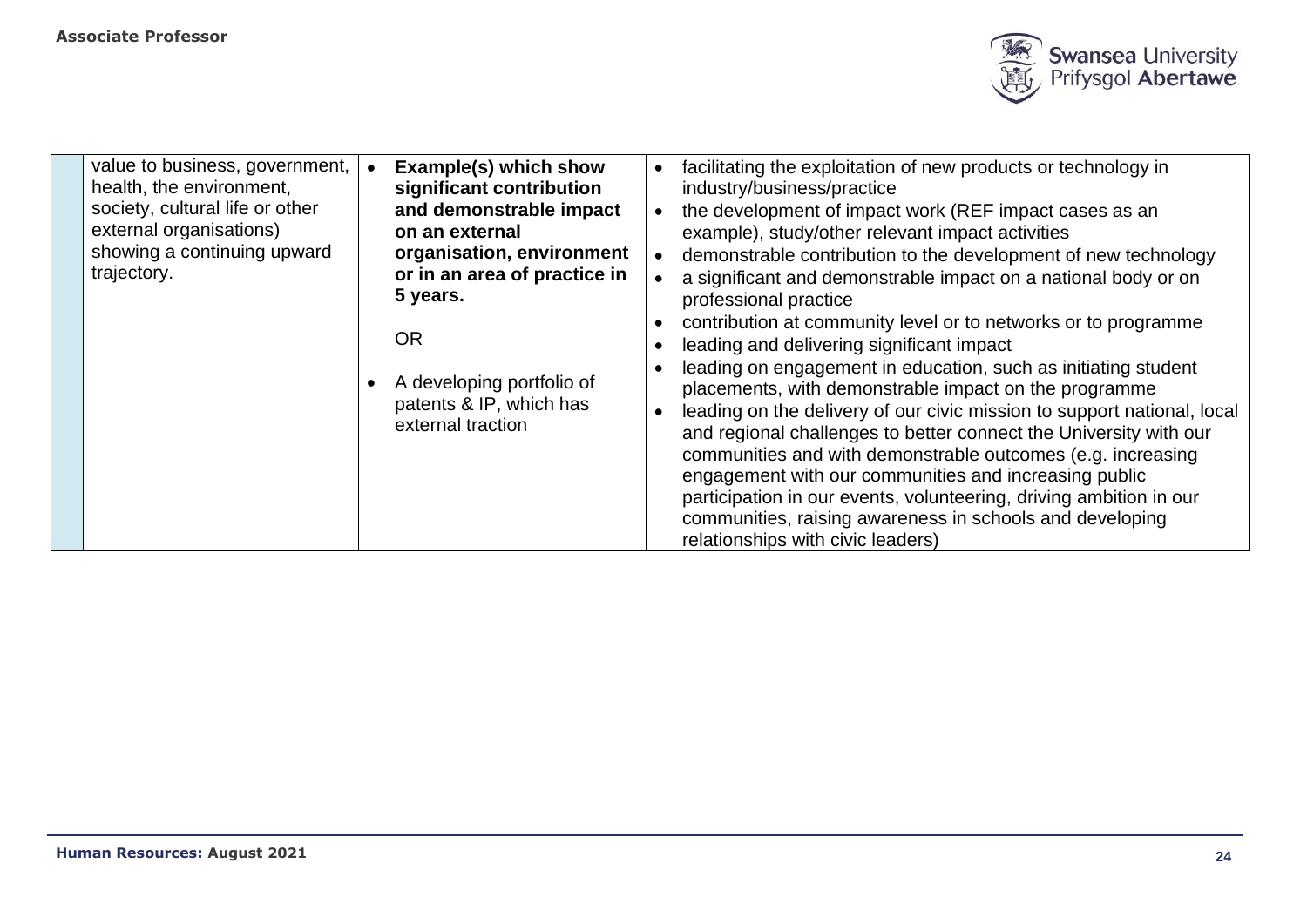

| 2. | Projects and Income                                                                                                                                                                                                                                                                                                                                                | Leadership of a major<br>$\bullet$                                                                                                                                                                                                                                                                                                                                                                                          | Demonstrate, using a reflective approach, your personal contribution,                                                                                                                                                                                                                                                                                                                                                                                                                                                                                                                                                                                                                                                                                                                                                                                                                                                                                                                                                                                                                                                                                                                                                                                                                                                                                             |
|----|--------------------------------------------------------------------------------------------------------------------------------------------------------------------------------------------------------------------------------------------------------------------------------------------------------------------------------------------------------------------|-----------------------------------------------------------------------------------------------------------------------------------------------------------------------------------------------------------------------------------------------------------------------------------------------------------------------------------------------------------------------------------------------------------------------------|-------------------------------------------------------------------------------------------------------------------------------------------------------------------------------------------------------------------------------------------------------------------------------------------------------------------------------------------------------------------------------------------------------------------------------------------------------------------------------------------------------------------------------------------------------------------------------------------------------------------------------------------------------------------------------------------------------------------------------------------------------------------------------------------------------------------------------------------------------------------------------------------------------------------------------------------------------------------------------------------------------------------------------------------------------------------------------------------------------------------------------------------------------------------------------------------------------------------------------------------------------------------------------------------------------------------------------------------------------------------|
|    | Securing appropriate external<br>resources. Designing/planning<br>and managing I&E projects.<br>(Continuing success in<br>obtaining significant funding or<br>other resources to support<br>projects. Responsibility for<br>developing and leading major<br>projects and managing project<br>deadlines, resources and<br>outcomes to ensure timely<br>completion). | project or engagement in<br>the last 5 years and taking<br>it to a successful outcome<br>through securing<br>significant funding.<br><b>OR</b><br>Personal leadership to a<br>portfolio of smaller<br>projects that together<br>represent a significant<br>contribution and funding.<br><b>OR</b><br>Leading a network of<br>$\bullet$<br>external partners to<br>mobilise resources to<br>enable a significant<br>project. | the scale and the impact of what you have done. Some examples<br>areas are provided as guidance:<br>successfully leading major projects<br>developing and leading successful bids for external funding to<br>support innovation and engagement activity<br>leading a large multi-organisational project team or international<br>consortium<br>commercial exploitation of research, knowledge transfer or<br>scholarly activity through IP, including patent licence, copyright or<br>spin-out companies<br>obtaining evidence of growing revenue generation for the University<br>through, for example, licensing of IPR or sale of equity in spin out<br>companies (where appropriate to the discipline)<br>identifying and exploiting new markets for CPD or International<br>Trans-National Education (TNE)/Collaborative activities that have<br>an impact on income generation for the Faculty/University<br>developing public engagement activities or projects which generate<br>significant national/international engagements<br>organisation of an international/education conference<br>identifying areas for consultancy contracts and creating a<br>framework to ensure that projects run according to plan<br>contributing to grant proposals to Public Engagement with<br>Research (PER) funding bodies or as part of larger funding<br>proposals |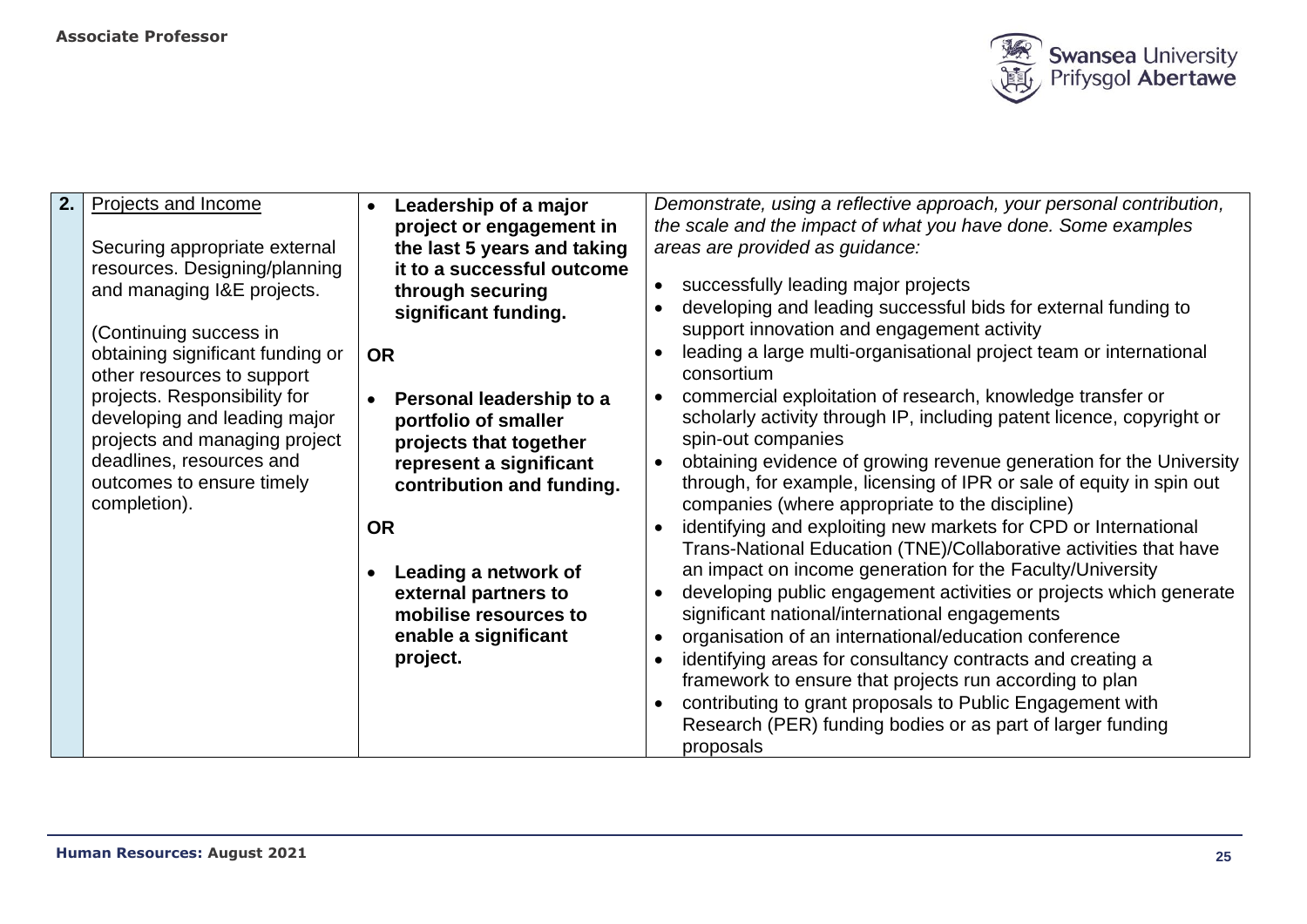

|    |                                                                                                                                                                                                                                                                                             |                                                                                                                                                                                                                                                              | contributing to the delivery of significant income to enrich<br>$\bullet$<br>Faculty/School activities, e.g. doctoral training centres,<br>transnational education (TNE) income<br>contributing to income related I&E consultancy with extent and<br>$\bullet$<br>impact                                                                                                                                                                                                                                                                                                                                                                                                                                                                                                                                                                                                                                                                                                                                                                                                                                                                      |
|----|---------------------------------------------------------------------------------------------------------------------------------------------------------------------------------------------------------------------------------------------------------------------------------------------|--------------------------------------------------------------------------------------------------------------------------------------------------------------------------------------------------------------------------------------------------------------|-----------------------------------------------------------------------------------------------------------------------------------------------------------------------------------------------------------------------------------------------------------------------------------------------------------------------------------------------------------------------------------------------------------------------------------------------------------------------------------------------------------------------------------------------------------------------------------------------------------------------------------------------------------------------------------------------------------------------------------------------------------------------------------------------------------------------------------------------------------------------------------------------------------------------------------------------------------------------------------------------------------------------------------------------------------------------------------------------------------------------------------------------|
|    |                                                                                                                                                                                                                                                                                             |                                                                                                                                                                                                                                                              | leadership in obtaining external collaborative income, including<br>follow-on funding from internally allocated funding, such as RWIF<br>as a platform                                                                                                                                                                                                                                                                                                                                                                                                                                                                                                                                                                                                                                                                                                                                                                                                                                                                                                                                                                                        |
| 3. | Esteem<br>Recognition as an established<br>authority within the field for<br>contribution to engagement<br>activities (business,<br>government, health and<br>wellbeing, the environment,<br>society, cultural life or other<br>external organisations) at<br>national/international level. | At least three examples of<br>$\bullet$<br>national/international<br>recognition in the last 5<br>years as an invited<br>speaker.<br><b>OR</b><br>Taking a major role in<br>contributing to national<br>policy<br>guidelines/standards or<br>media coverage. | Demonstrate, using a reflective approach, your personal contribution,<br>the scale and the impact of what you have done. Some examples<br>areas are provided as guidance:<br>being appointed to a governing body of a regional or national<br>$\bullet$<br>industry, professional, public or charitable organisation<br>evidence of commissioned publications recognised nationally<br>$\bullet$<br>being invited to provide specialist advice, expertise or consultancy<br>$\bullet$<br>by an external organisation<br>a track record of providing consultancy to external organisations<br>regular invitations to national or international conferences or<br>$\bullet$<br>professional meetings to give invited lectures and/or keynote<br>contributions<br>invitation to work with large business or other national<br>organisations, government agencies or committees or involvement<br>of national policy working groups<br>chairing a regional or national committee, special interest group,<br>review panel or network<br>taking a major role in forming, developing and managing<br>collaborative partnerships, networks or groups |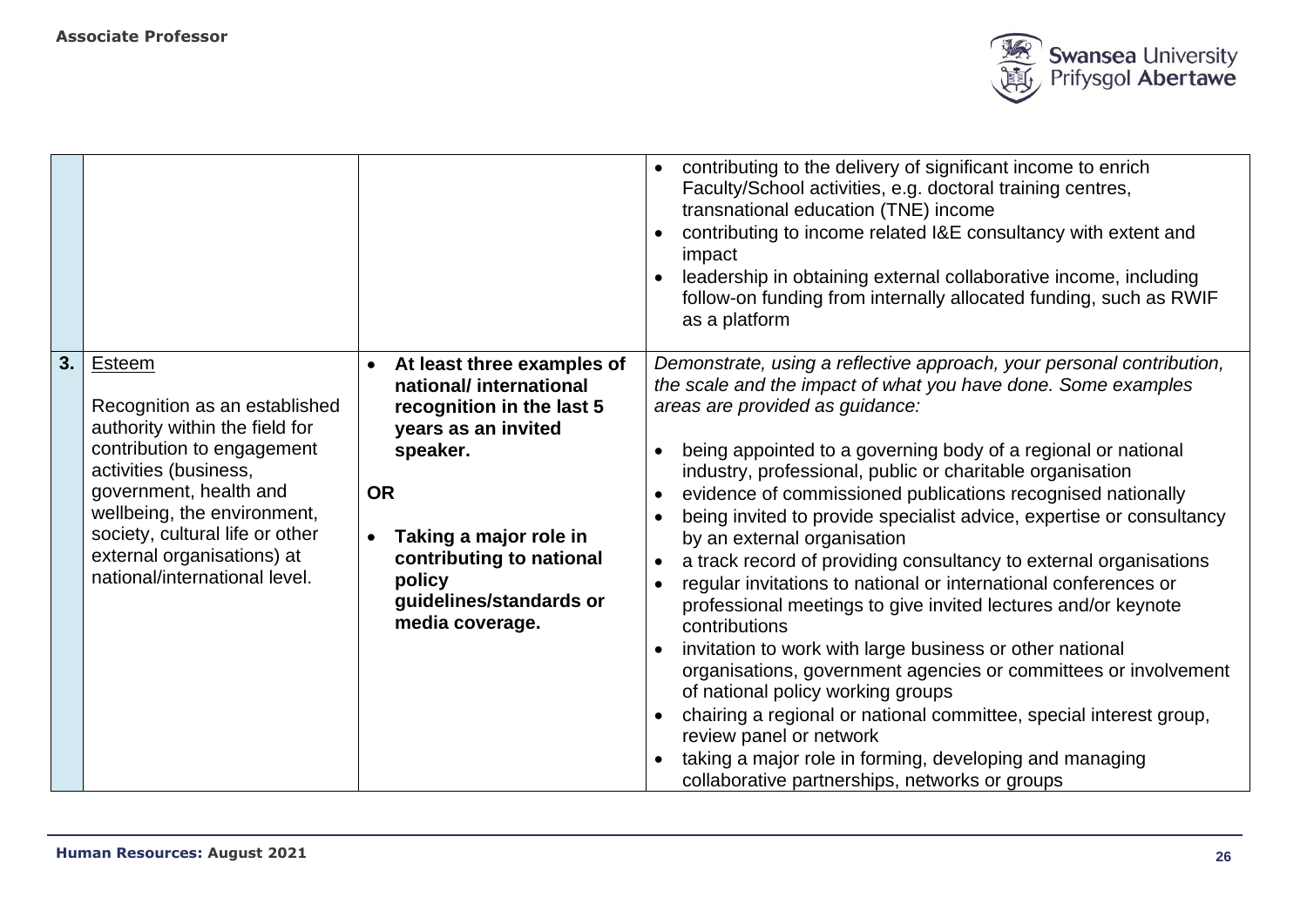

|    |                                                                                                                                                                                                                                                                                                                                                                                                                                                                                |                                                                                                                    | leading/contributing to national policy guidelines and standards<br>$\bullet$<br>national/international recognition by appropriate bodies, for<br>example through awards, prizes, nominations etc<br>developed relationships with major public engagement partners<br>contributing to the development of new partnerships that add<br>significant value to the University, e.g. with community groups                                                                                                                                                                                                                                                                                                                                                                                                                                                                                                                                                                                                                                                                                                                                |
|----|--------------------------------------------------------------------------------------------------------------------------------------------------------------------------------------------------------------------------------------------------------------------------------------------------------------------------------------------------------------------------------------------------------------------------------------------------------------------------------|--------------------------------------------------------------------------------------------------------------------|--------------------------------------------------------------------------------------------------------------------------------------------------------------------------------------------------------------------------------------------------------------------------------------------------------------------------------------------------------------------------------------------------------------------------------------------------------------------------------------------------------------------------------------------------------------------------------------------------------------------------------------------------------------------------------------------------------------------------------------------------------------------------------------------------------------------------------------------------------------------------------------------------------------------------------------------------------------------------------------------------------------------------------------------------------------------------------------------------------------------------------------|
| 4. | Influencing and Promoting the<br><b>I&amp;E</b> Environment in the<br><b>University</b><br>Influencing and embedding<br>innovation and/or engagement<br>through acting as a role model<br>and developing others.<br>(Leading University or<br>Faculty/School initiatives in<br>I&E through Influencing key<br>parties within the University to<br>ensure that mechanisms are in<br>place to exploit fully the<br>potential benefits of innovation<br>and engagement activity). | At least three examples of<br>impact or influence in the last 5<br>years at University or<br>Faculty/School level. | Demonstrate, using a reflective approach, your personal contribution,<br>the scale and the impact of what you have done. Some examples<br>areas are provided as guidance:<br>establishing new courses (including professional learners,<br>specialized research training, CPD) based on I&E work<br>setting up university or Faculty/School wide schemes for student<br>placement, including research activities or CPD or other activities<br>via business, government agencies, government agencies or other<br>national external collaborators<br>developing collaborative provision arrangements with external<br>partners that bring financial benefit to the University or<br>Faculty/School<br>leading I & E activity within a Faculty/School<br>working with senior managers to develop strategy, policy, vision<br>and plans to take forward innovation and engagement at<br>Faculty/School or University level, e.g. REF Impact activities, the<br>wider impact agenda and/or to support or mentor colleagues in<br>impact developments<br>developing others as a recognized authority on I&E within the<br>Faculty/School |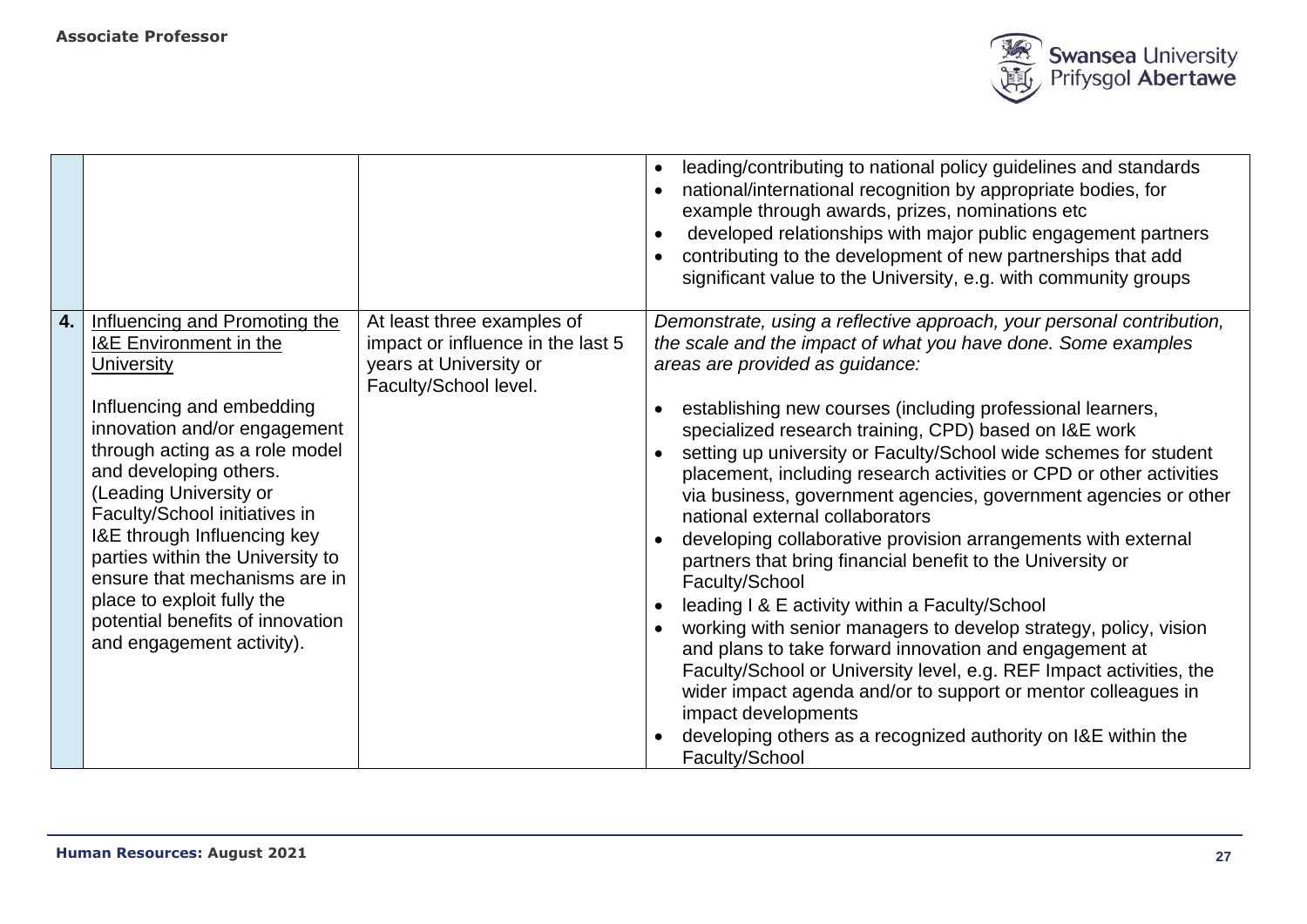

|              | contributing to ensure activities are aligned to the Faculty/University  <br>Innovation and Engagement strategy<br>developing activities that embed and enable Public engagement<br>with research (PER) with impact at Faculty/School level<br>contributing to engagement with a large number of employers<br>relevant to the discipline for year in industry, summer placements,<br>etc.<br>contributing to developments that provide significant return on<br>investment for Faculty/School activities, e.g. software tools, doctoral<br>training centres, transnational education (TNE) activities |
|--------------|-------------------------------------------------------------------------------------------------------------------------------------------------------------------------------------------------------------------------------------------------------------------------------------------------------------------------------------------------------------------------------------------------------------------------------------------------------------------------------------------------------------------------------------------------------------------------------------------------------|
| Please note: |                                                                                                                                                                                                                                                                                                                                                                                                                                                                                                                                                                                                       |

- Indicative Performance Levels have been calculated on a full-time Equivalent basis. To ensure transparency, consistency and inclusivity, expectations must be realistic with regards to quantity of output. For those working on a part-time contract these levels must be calculated pro-rata. Staff that have individual circumstances should also have the opportunity to share the impact of these on their activity.
- Where there is more than one Indicative Performance Level, the University's strategic priority is indicated in bold.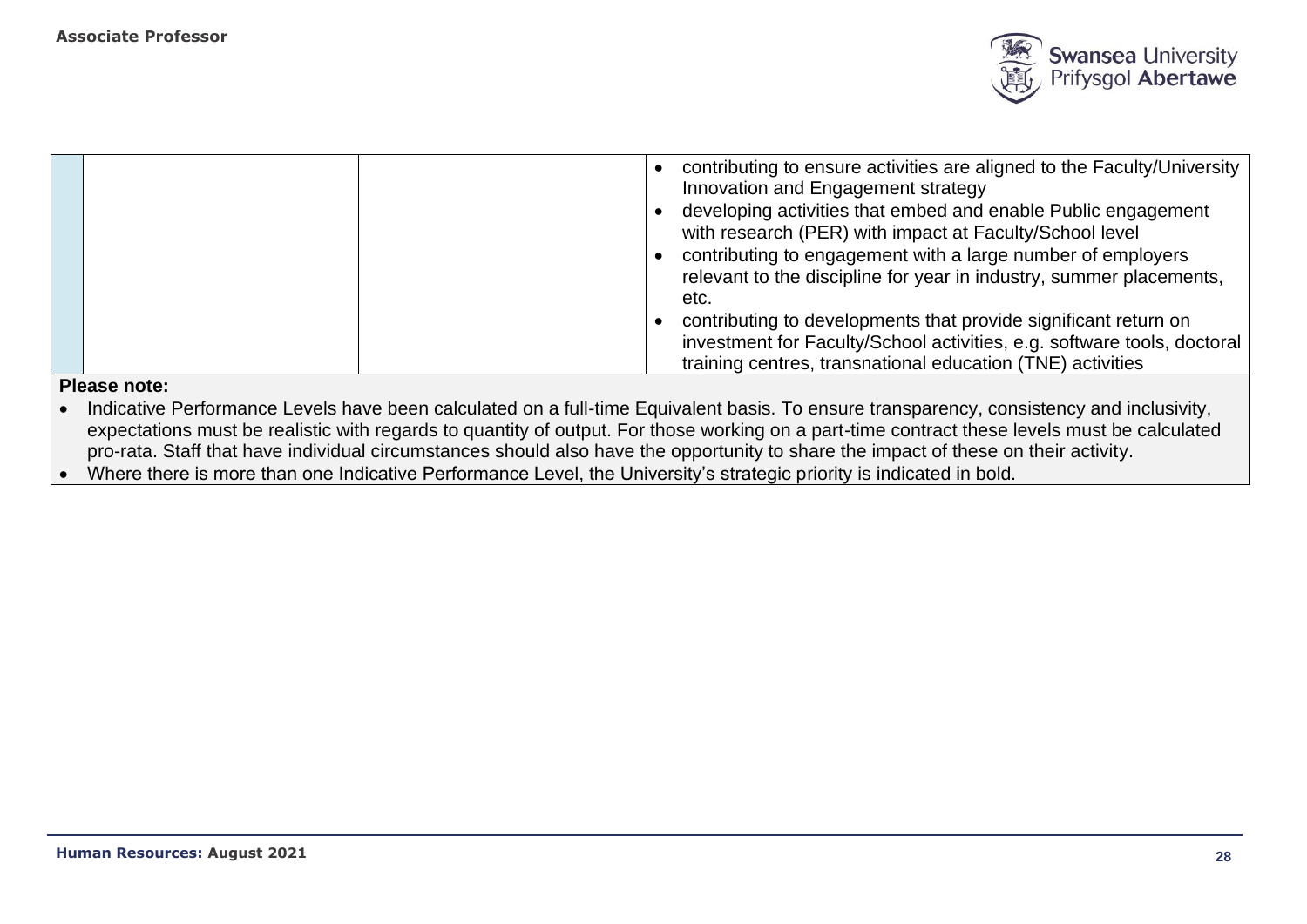

# **Academic Career Pathway Indicative Performance Levels**

Indicative Performance Levels have been calculated on a Full Time Equivalent basis.

To ensure transparency, consistency and inclusivity, expectations must be realistic with regards to quantity of output.

For those working on a part-time contract these levels must be calculated pro-rata. Staff that have individual circumstances should also have the opportunity to share the impact of these on their activity.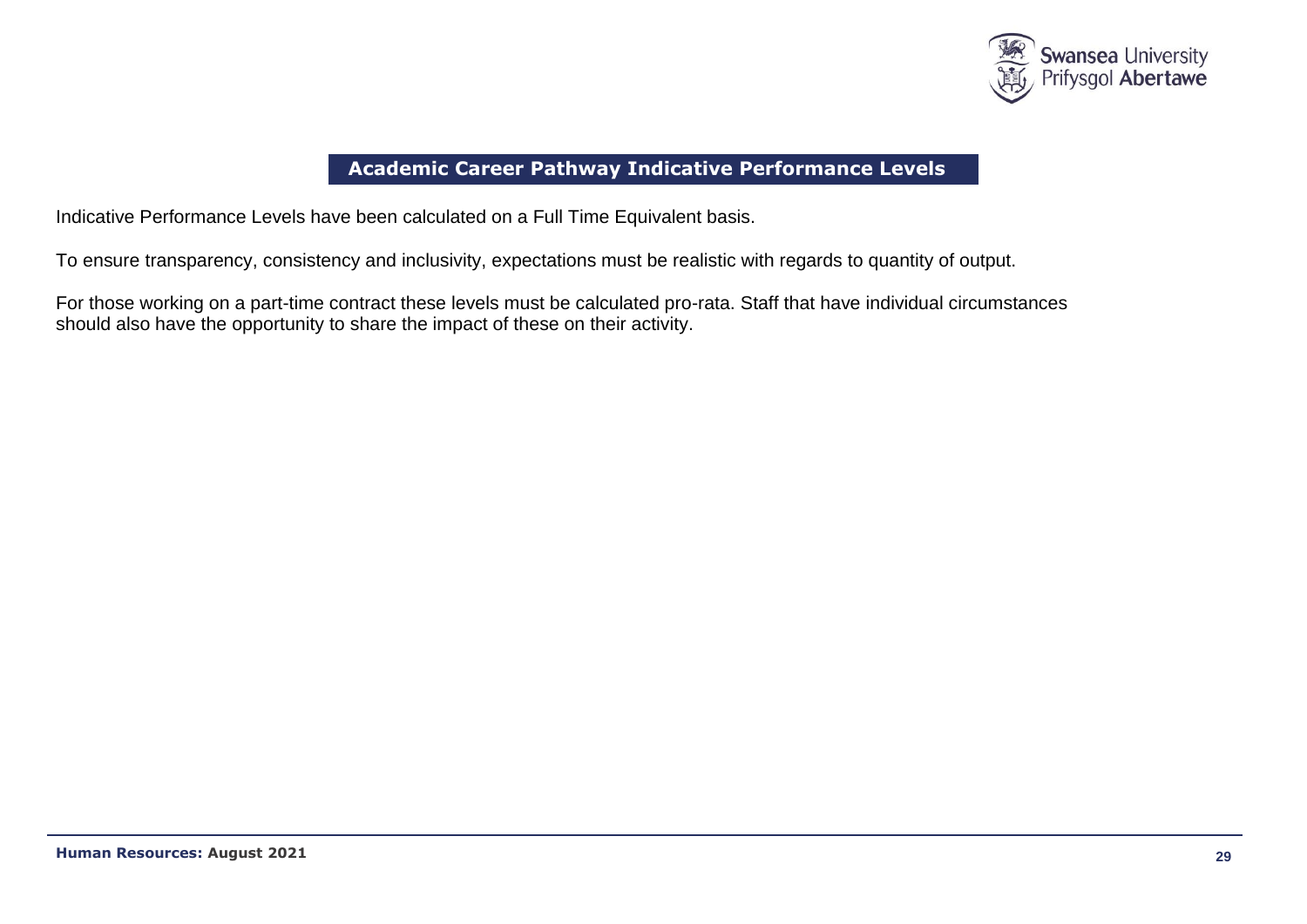

# **Appendix A - Research**

### **Research Outputs**

A rolling 5-year total number of publications with a recorded star rating. The year is defined as a calendar year, i.e. 1<sup>st</sup> January to 31<sup>st</sup> December.

Please note that at present, publications shown within the PDR are only those that are:

- i. Recorded on the University Research Information System (RIS) and
- ii. Have been assessed through REF 2014 and subsequent mini-REF exercise(s)

#### **Indicative levels are as follows: Core Research**

| <b>Number of publications</b> |  |
|-------------------------------|--|
| 2 x publications of quality   |  |

### **Enhanced Research**

| <b>Role</b>            | <b>Number of publications</b> |
|------------------------|-------------------------------|
| Lecturer               | $4 \times 3^*$                |
| <b>Senior Lecturer</b> | $4 \times 3^*$                |
| Associate Professor    | $3 \times 3^*$                |
|                        | $1 \times 4^*$                |
| Professor              | $2 \times 3^*$                |
|                        | $2 \times 4^*$                |

*Please note that where it has been confirmed that a paper will be/has been submitted to REF as a double weighted publication, this will be counted as two*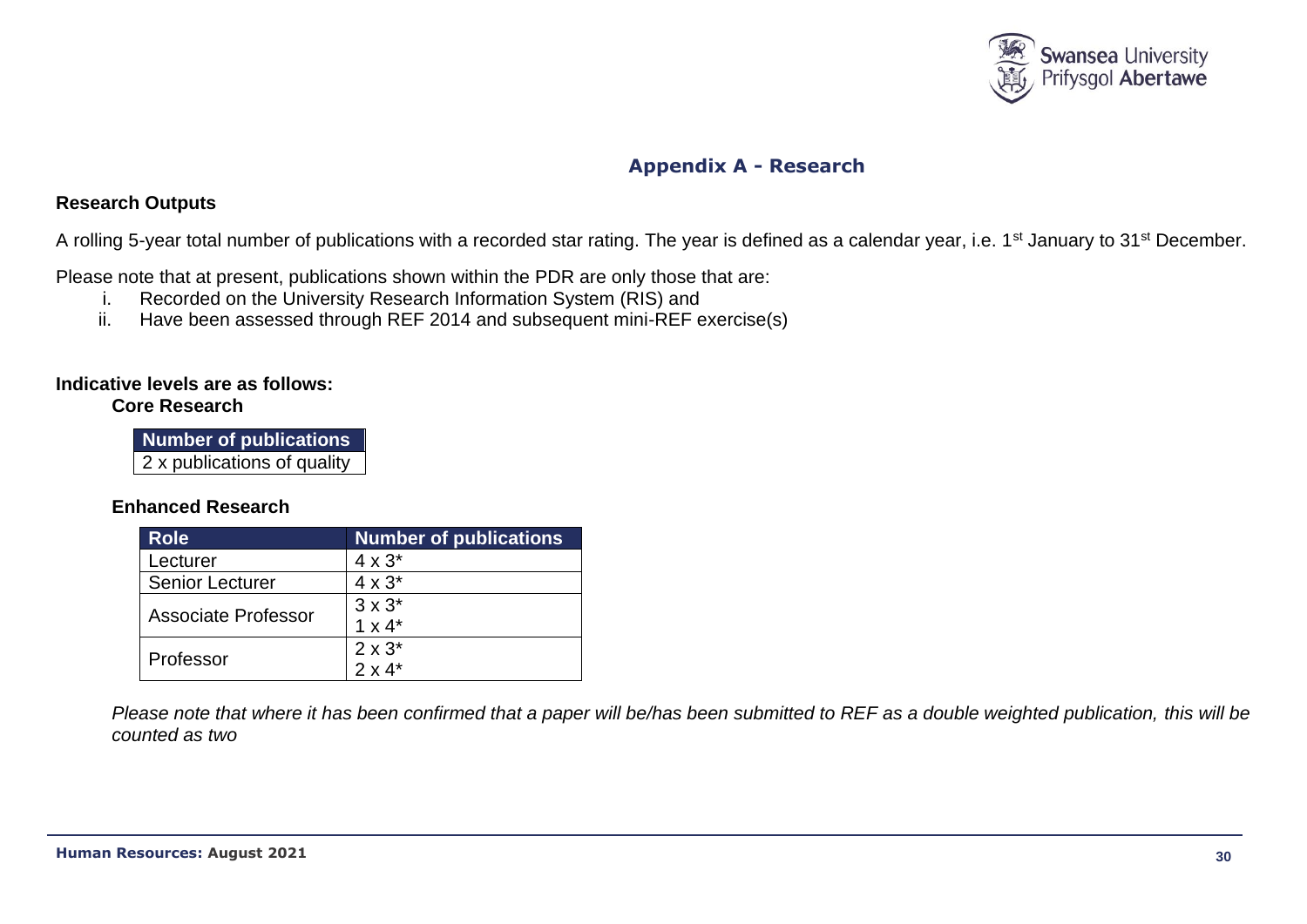

## **1. Grant Income**

A 5-year rolling average of the value of the grant income awarded. The year is defined as the academic year, i.e. 1<sup>st</sup> August to 31<sup>st</sup> July.

## **How is this calculated?**

Indicative performance levels are arrived at by identifying the range between the respective quartiles of the following datasets for each department;

- i. The 2014/15 Research Income in the HESA Finance Return for the institutions in the University Benchmark Group (UBG), for each subject
- ii. 3 year average of Swansea University (SU) Research Income at department level

### **Indicative levels are as follows:**

### **Core Research**

No indicative level for grant income obtained. Evidence of external resources secured relevant to the area over a 5 year period, such as those indicated in the example box.

## **Enhanced Research**

| <b>Role</b>            | <b>Grant income</b>                                                                                                                           |
|------------------------|-----------------------------------------------------------------------------------------------------------------------------------------------|
| Lecturer               | No indicative level for grant income obtained.<br>Applications for research grants as Co-Investigator. At least one award within 3 years.     |
| <b>Senior Lecturer</b> | The award should be between the SU Lower Quartile and UBG Lower Quartile for PI and/or Col activity (as<br>illustrated in the metrics below). |
| Associate Professor    | The award should be between the SU Median and the UBG Median for PI activity only (as illustrated in the  <br>metrics below).                 |
| Professor              | The award should be between the SU Upper Quartile and the UBG Upper Quartile for PI activity only (as<br>illustrated in the metrics below).   |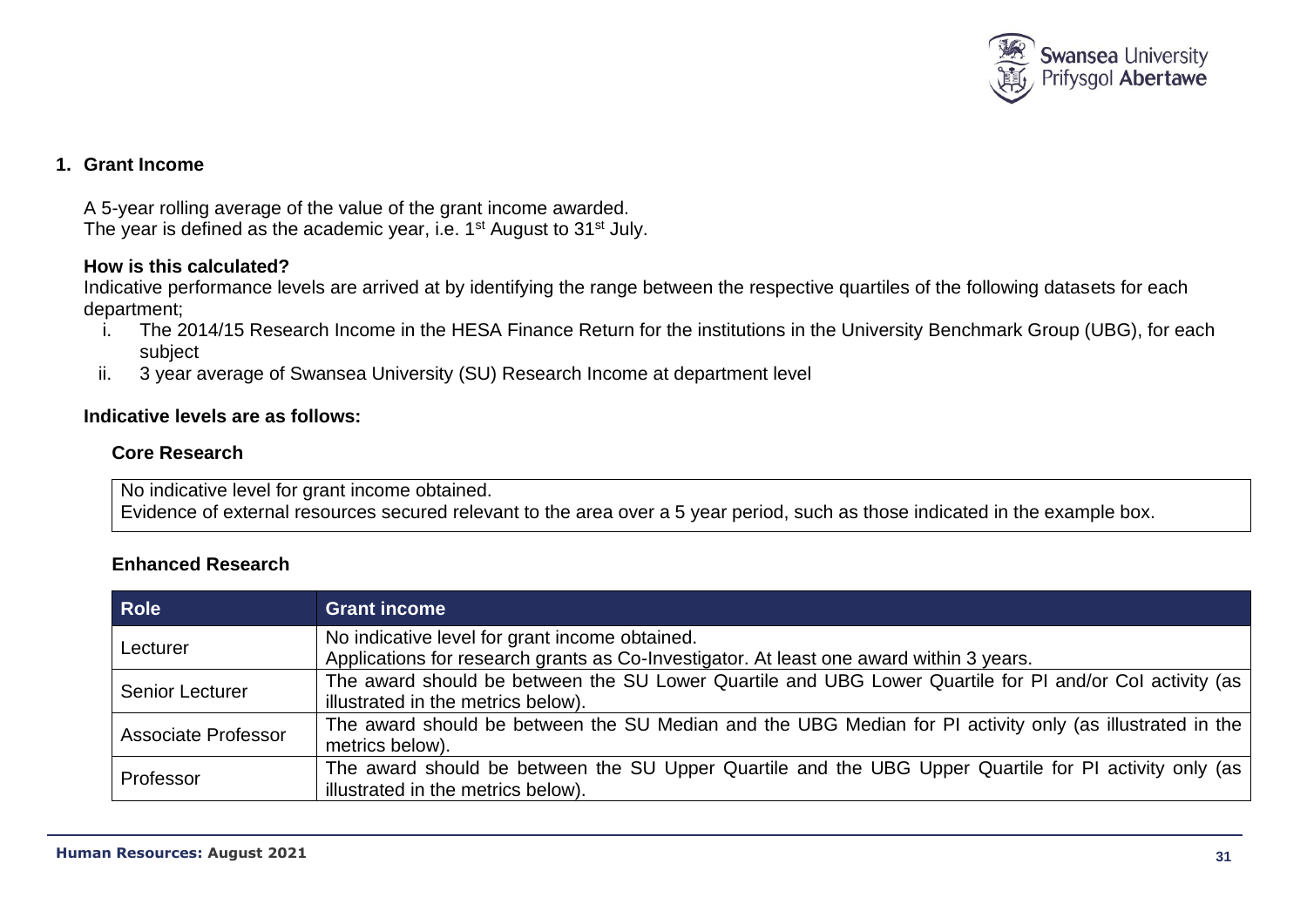

|                                       | <b>Professor</b> |            | <b>Associate Professor</b> |                         | <b>Senior Lecturer</b> |                         |
|---------------------------------------|------------------|------------|----------------------------|-------------------------|------------------------|-------------------------|
| <b>Grant Income ACP 2016</b>          | UQ               |            | <b>Med</b>                 |                         | LQ                     |                         |
|                                       | <b>Swansea</b>   | <b>UBG</b> | <b>Swansea</b>             | <b>UBG</b>              | <b>Swansea</b>         | <b>UBG</b>              |
| Engineering                           | 141              | 124        | 57                         | 107                     | 22                     | 81                      |
| <b>Sports Science</b>                 | 64               | 37         | 23                         | 16                      | 18                     | 15                      |
| <b>Mathematics</b>                    | 5                | 39         | $\overline{2}$             | 30                      | 1                      | 22                      |
| <b>Computer Science</b>               | 166              | 86         | 37                         | 73                      | 3                      | 46                      |
| Physics                               | 156              | 177        | 18                         | 129                     | 4                      | 95                      |
| Geography                             | 82               | 51         | 32                         | 35                      | 9                      | 24                      |
| <b>Biosciences</b>                    | 46               | 121        | 15                         | 80                      | 9                      | 69                      |
| Medicine                              | 231              | 169        | 78                         | 143                     | 7                      | 83                      |
| <b>Health Science</b>                 | 87               | 37         | 13                         | 29                      | $\overline{2}$         | 27                      |
| Psychology                            | 29               | 74         | 18                         | 51                      | 8                      | 30                      |
| Social Work and Social Care           | 180              | 46         | 41                         | 38                      | 16                     | 15                      |
| History                               | 31               | 22         | $\overline{7}$             | 13                      | 1                      | $\overline{7}$          |
| Classics                              | 49               | 30         | 26                         | $\boldsymbol{8}$        | 3                      | 4                       |
| English Literature & Creative Writing | 4                | 12         | 0.4                        | $\overline{7}$          | 0.2                    | 3                       |
| English Language                      | 4                | 12         | 0.4                        | $\overline{7}$          | 0.2                    | 3                       |
| Modern Languages                      | $\overline{7}$   | 21         | $\overline{2}$             | $6\phantom{1}6$         | 1                      | $\overline{\mathbf{A}}$ |
| Department of Media Studies           | 7                | 13         | 4                          | $\overline{\mathbf{4}}$ | 0.3                    | 1                       |
| <b>Political and Cultural Studies</b> | 72               | 23         | 17                         | 16                      | $\overline{2}$         | 6                       |
| Education                             | 72               | 23         | 17                         | 16                      | $\overline{2}$         | 6                       |
| Department of Welsh                   | 29               | 21         | 15                         | $6\phantom{1}6$         | $\bf{0}$               | $\overline{\mathbf{4}}$ |
| Law                                   | 6                | 10         | $\overline{2}$             | $\overline{7}$          | 0.9                    | $\overline{2}$          |
| Criminology                           | 40               | 46         | 37                         | 38                      | 33                     | 15                      |
| <b>Accounting and Finance</b>         | 48               | 12         | 26                         | $\boldsymbol{8}$        | 3                      | $5\phantom{1}$          |
| <b>Business</b>                       | 5                | 12         | 4                          | 8                       | 3                      | 5                       |
| Economics                             | 57               | 15         | 50                         | 8                       | 39                     | 3                       |

*University Benchmark Group*

*Swansea University Data*

*Note: The indicative grant income is the total grant amount over the last 5 years, divided by 5 to give the annual average amount as shown in this table.*

 *Uses HESA 2014-15 data and internal data 2012-13 to 2014-15 (includes ERDF and ESF funding)*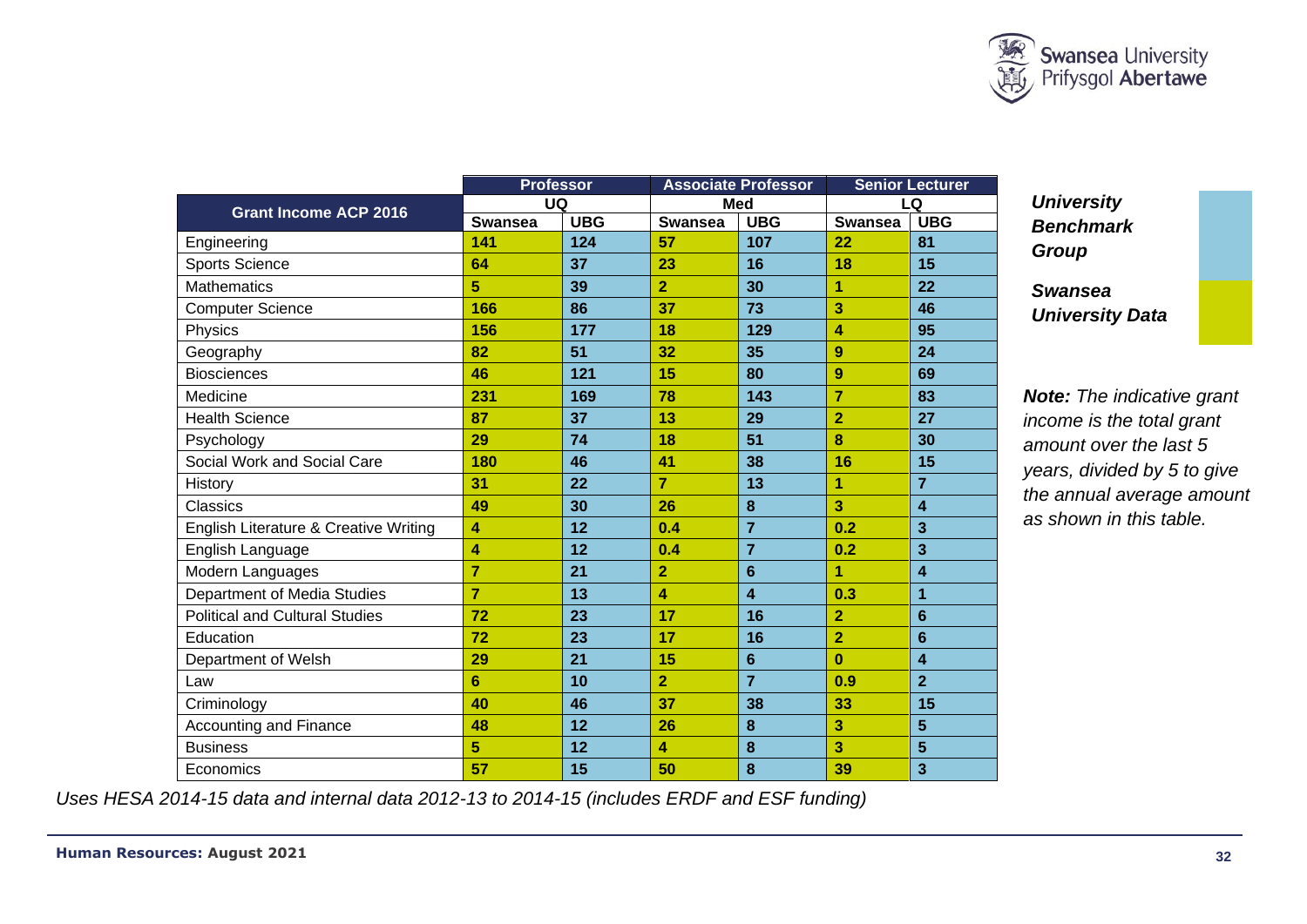

## **2. PGR Supervision**

This is the number of PGR students supervised during the academic year by first and second supervisor status.

**Indicative levels are as follows:**

## **Core Research**

No indicative level for PGR supervision

## **Enhanced Research**

| <b>Role</b>            | <b>PGR Supervision</b>                                                                                                                                                                                                                                                                                            |
|------------------------|-------------------------------------------------------------------------------------------------------------------------------------------------------------------------------------------------------------------------------------------------------------------------------------------------------------------|
| Lecturer               | No indicative level for PGR supervision as a first or second supervisor.<br>Part of a supervisory team of a current PGR student.                                                                                                                                                                                  |
| <b>Senior Lecturer</b> | At least 1 current student as first or second supervisor, as part of a record of PGR supervision and completion,<br>including PhD                                                                                                                                                                                 |
| Associate Professor    | Successful completion of at least 1 PGR student as first supervisor within a 5 year period and typically acting as<br>first supervisor for at least 1 student per year, as part of a sustained record of postgraduate research student<br>supervision and completion (including PhD).                             |
| Professor              | Successful completion of at least 2 PGR students as first supervisor within a 5 year period and typically acting<br>as first supervisor for at least 2 students per year, as part of an extensive and sustained record of successful<br>postgraduate research student supervision and completion (including PhD). |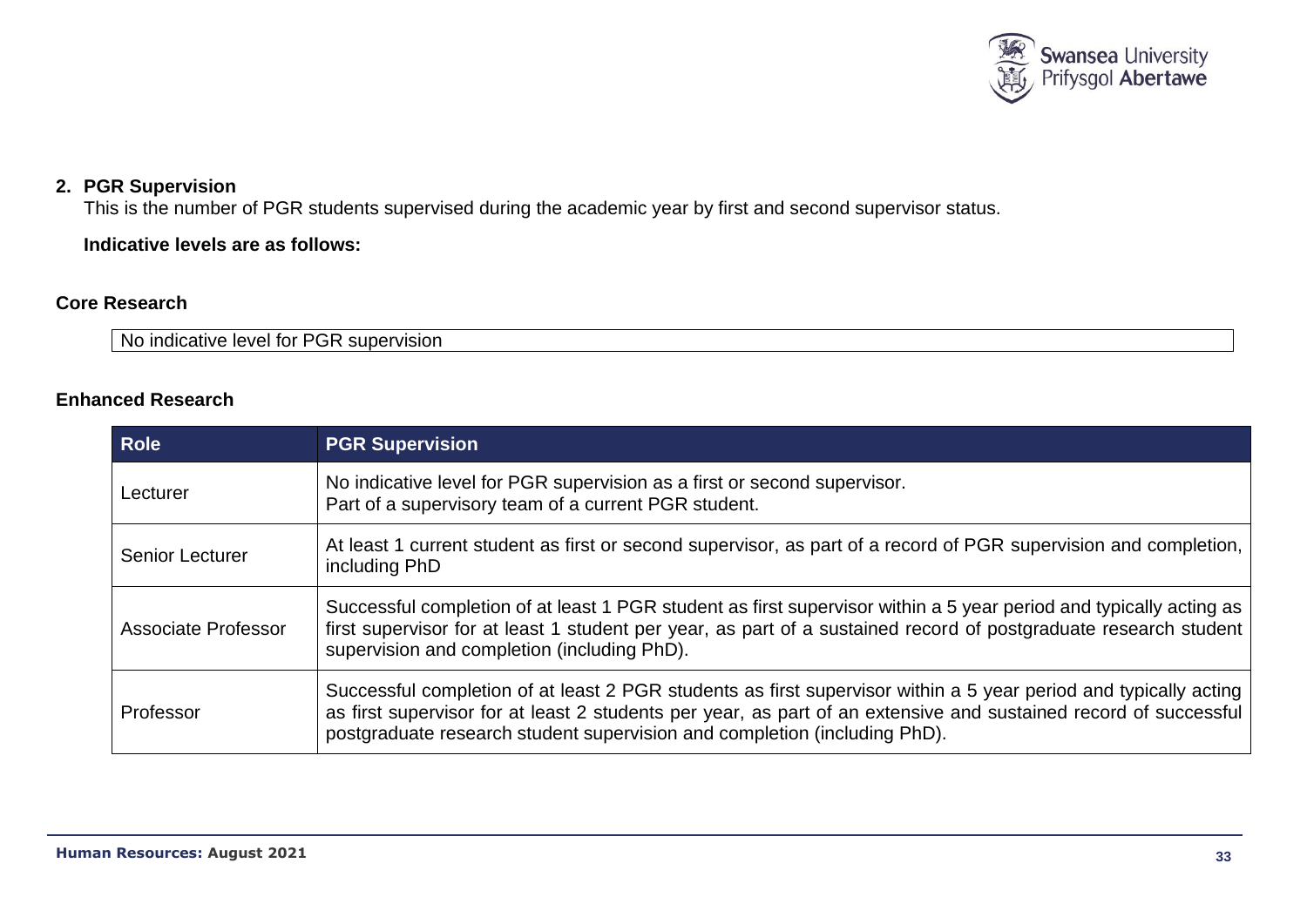

# **Appendix B** – **Teaching & Scholarship**

### **Module Evaluation**

The average score of responses across all modules coordinated or taught for the module feedback questions:

- 1. Feedback on my work so far has helped to improve my learning
- 2. Overall, I am satisfied with the quality of the module
- 3. Overall, I am satisfied with my experience of this lecturers teaching on this module

**How is this calculated?** The indicative performance levels are calculated by analysing the distribution of the score for the questions for each employee role. Quartile data was chosen to inform the minimum levels.

**Indicative levels are as follows:** 

## **Core Teaching**

| <b>ACP 2016</b>                                                                        |                      |
|----------------------------------------------------------------------------------------|----------------------|
| <b>Module Evaluation Questions</b>                                                     | Lower Quartile (25%) |
| 1. Feedback on my work so far has helped to improve my learning                        | 3.8                  |
| 2. Overall, I am satisfied with the quality of the module                              | 3.9                  |
| 3. Overall I am satisfied with my experience of this lecturers teaching on this module | 4.0                  |

*Uses Internal 2015-16 data*

## **Enhanced Teaching & Scholarship**

| <b>ACP 2016</b>                                                                                | <b>Professor</b>               | <b>Associate</b><br><b>Professor</b> | <b>Senior</b><br><b>Lecturer</b>     | <b>Lecturer</b>                   |
|------------------------------------------------------------------------------------------------|--------------------------------|--------------------------------------|--------------------------------------|-----------------------------------|
| <b>Module Evaluation Questions</b>                                                             | <b>Upper Quartile</b><br>(75%) | <b>Median</b><br>Quartile (50%)      | 35 percentile<br>(35%)               | Lower<br><b>Quartile</b><br>(25%) |
| 1. Feedback on my work so far has helped to improve my learning                                | 4.5                            | 4.1                                  | 4.0                                  | 3.8                               |
| 2. Overall, I am satisfied with the quality of the module                                      | 4.7                            | 4.3                                  | 4.0                                  | 3.9                               |
| 3. Overall I am satisfied with my experience of this lecturers teaching on<br>this module      | 4.8                            | 4.5                                  | 4.2                                  | 4.0                               |
| Note: the $35^{th}$ perceptile is between the lewer quartile $(250/1)$ and the median $(50\%)$ |                                |                                      | $1$ loon $Intornol$ $2015$ $16$ dota |                                   |

*Note: the 35th percentile is between the lower quartile (25%) and the median (50%). Uses Internal 2015-16 data*